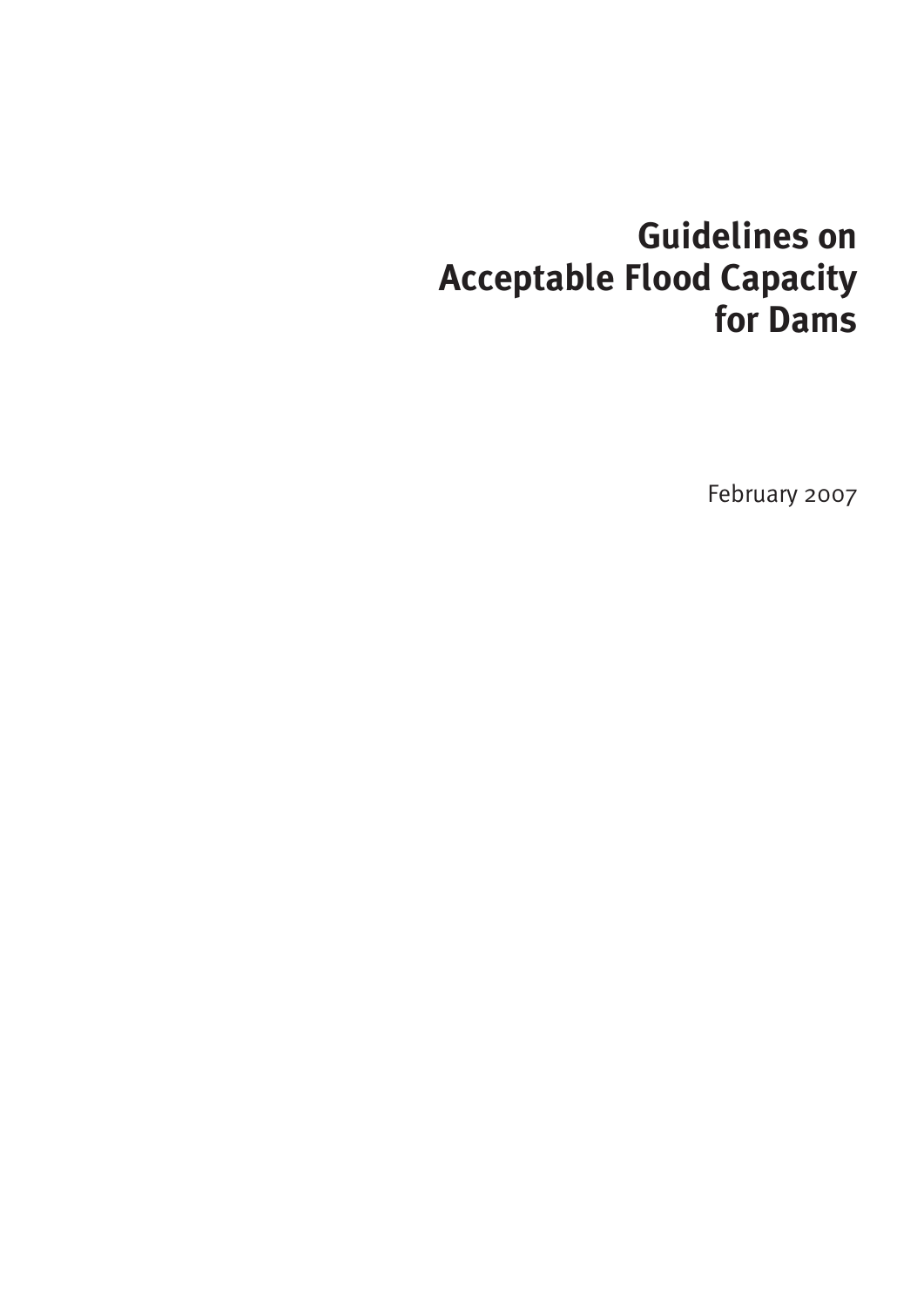### **Contents**

| 1                       |     |                                                                             |  |  |  |  |  |
|-------------------------|-----|-----------------------------------------------------------------------------|--|--|--|--|--|
| $\boldsymbol{2}$        |     |                                                                             |  |  |  |  |  |
| $\mathbf{3}$            |     |                                                                             |  |  |  |  |  |
|                         | 3.1 |                                                                             |  |  |  |  |  |
|                         | 3.2 |                                                                             |  |  |  |  |  |
|                         | 3.3 |                                                                             |  |  |  |  |  |
|                         | 3.4 |                                                                             |  |  |  |  |  |
|                         | 3.5 |                                                                             |  |  |  |  |  |
|                         | 3.6 |                                                                             |  |  |  |  |  |
| $\overline{\mathbf{4}}$ |     |                                                                             |  |  |  |  |  |
| 5                       |     |                                                                             |  |  |  |  |  |
| 6                       |     |                                                                             |  |  |  |  |  |
|                         |     | <b>Appendix A - Summary of Written Acceptable Flood Capacity Assessment</b> |  |  |  |  |  |
|                         |     | Appendix B - Methodology for Demonstrating Compliance with ALARP.  27       |  |  |  |  |  |
|                         |     | Appendix C - Methodology for Interpolating Required AEP within a particular |  |  |  |  |  |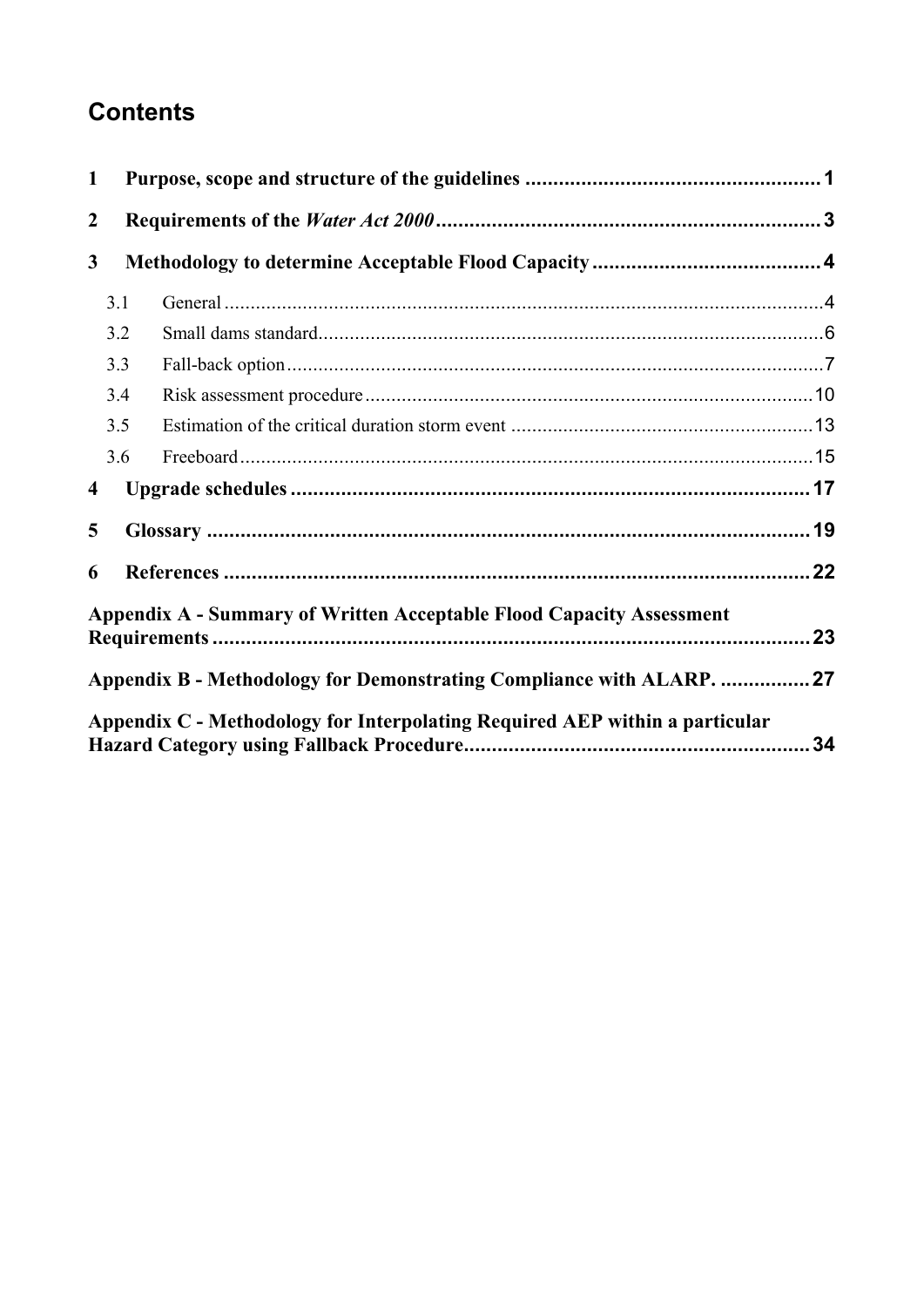## **1 Purpose, scope and structure of the guidelines**

Dams play a vital role in our lives. They meet demand for drinking, irrigation and industrial water supply; they control floods, increase dry-weather flows in rivers and creeks and give opportunities for various recreational activities. But besides being a valuable resource, dams can also be a source of risk to downstream communities with dam failure potentially resulting in unacceptable damage to property and loss of life. One of the main causes of dam failure is the overtopping of dams because of inadequate flood carrying capacity.

**S.491 (4A) of the** *Water Act 2000* **empowers the chief executive of the Department of Natural Resources and Water (NRW) to issue guidelines for applying safety conditions to referable dams. This document is a guideline issued by a duly authorised delegate of the chief executive pursuant to s.491 (4A). Dam safety conditions in relation to flood adequacy will be applied to referable dams in accordance with these guidelines.** 

**The aim of these guidelines is to present the Queensland Government's flood adequacy policy against which all referable dams in Queensland will be assessed and to alert the dam owners to their wider responsibilities and liabilities in ensuring the safety of their dams.** 

The general principle is that a dam whose failure would cause excessive damage or the loss of many lives should be designed to a proportionally higher standard than a dam whose failure would result in less damage or fewer lives lost.

These guidelines relate to the flood safety of water dams, and more specifically, to the selection of an Acceptable Flood Capacity (AFC) and adequate spillway provisions for all proposed and existing referable dams in Queensland<sup>1</sup>.

These guidelines detail the:

- available methods for determining the required flood discharge capacity for referable dams
- procedures to be followed when applying these methods
- reporting requirements when reporting the results of these investigations to the chief executive of NRW
- timeframe for any necessary dam safety upgrades.

These guidelines present three methods for assessing AFC for referable dams:

- Small dams standard
- Fall-back option
- Risk assessment procedure (incorporating ALARP).

The *Small dams* standard is a method, which allows the owners of small earth dams to quickly assess spillway adequacy. It is essentially a simplified "Fall-back" method, which relates the Acceptable Flood Capacity directly to the population at risk.

The *Fall-back* option is intended for larger dams where the cost of undertaking a full risk assessment is not warranted when weighed against the potential benefits.

 $\overline{a}$ 1 Under the *Water Act 2000*, *referable dams* are those assessed using *NRW's Guidelines for Failure Impact Assessment of Water Dams (NRM, 2002b)* as having a population at risk of 2 or more in the event of any potential failure of the dam.

*Guidelines on Acceptable Flood Capacity for Dams 1*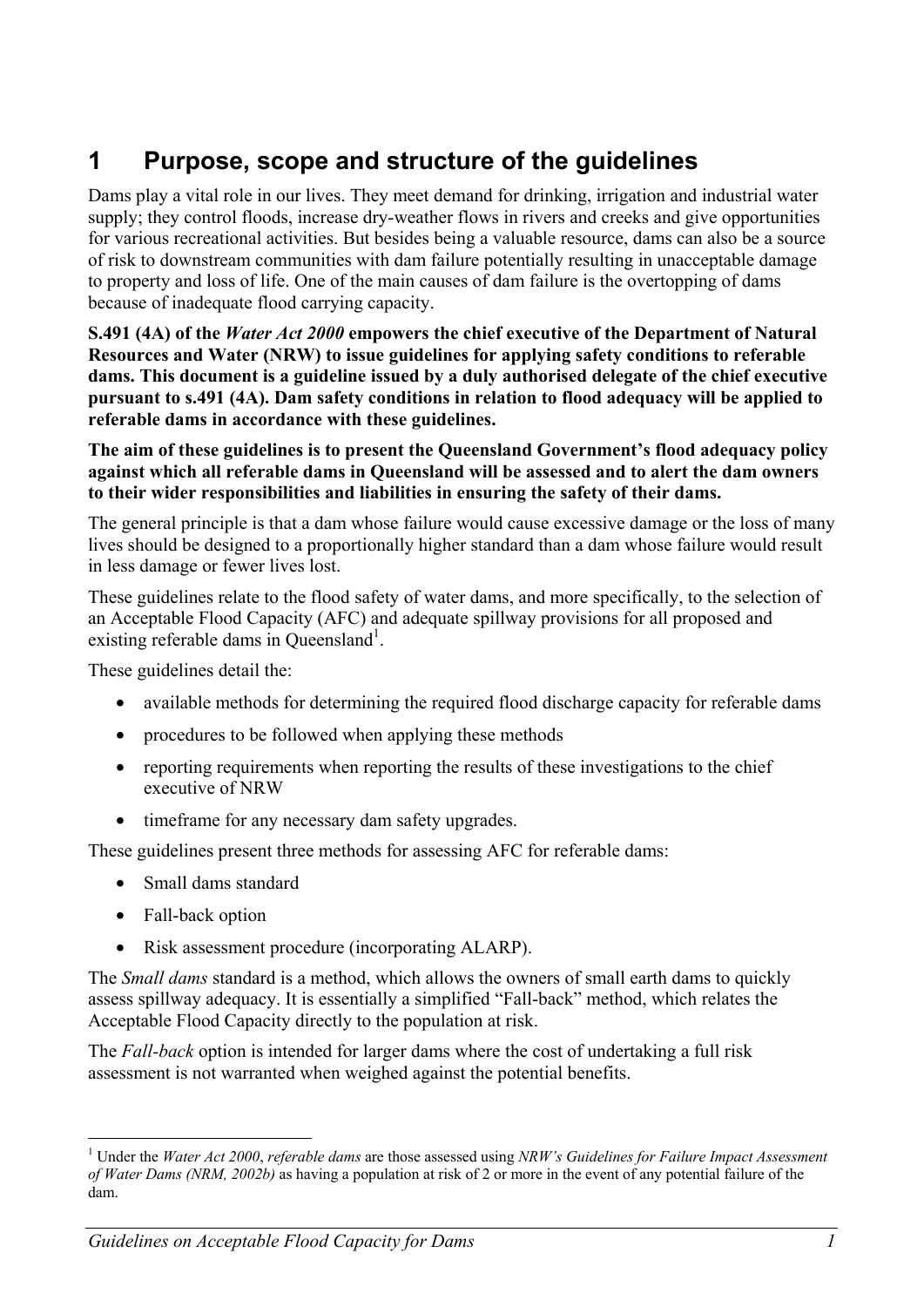In terms of safety, the traditional engineering approach has always been to specify the required flood discharge capacity for the dam at the design stage based on the relevant hydrological data and flood estimating and flood routing procedures. Hydrologic safety was considered separately from other risks, which resulted in identification of inadequate spillway capacity as a major cause of dam failure.

More recent risk based approaches, such as that put forward by ANCOLD (ANCOLD 2003), indicate that hydrological safety should be assessed within the total load context in order to identify the priority of dam safety inadequacies and dam failure scenarios. Dam failure scenarios may include (but are not limited to) piping at dam headwaters elevated by flood, spillway malfunction or severe scour at lesser floods than extreme.

The risk assessment procedure is based on the ANCOLD risk assessment process and is consistent with the framework of the national standard AS/NZS 4360:2004 Risk Management. It is a comprehensive tool intended to enable the dam owner to evaluate the deficiencies and available risk reduction options. This type of assessment should be adopted for major dams. The risk assessment procedure provides the owner with a review of the adequacy of the dam under all load conditions and failure scenarios, not just flood loadings. It also has the capability to more realistically assess the Acceptable Flood Capacity of gated spillway operations and the likelihood of premature failure due to causes such as spillway erosion.

Dam owners should note that, while these Guidelines set minimum requirements to protect the interests of the community, it is the responsibility of the owner to ensure the safety of dams, including their investigations, design, construction, operation, safety review and remediation.

Dam owners should realize that many of the rainfall estimates from years past are well below current estimates. In many cases the design floods may change over time as the techniques for determining extreme rainfalls are progressively refined and more detailed flood studies are undertaken for each dam.

It is the dam owners prerogative to adopt a higher safety standard where the owner considers that this is necessary from a business risk perspective.

Dam owners should also note that these guidelines set out the normal requirements of the chief executive of NRW. Where dam owners believe that a departure from these normal requirements is warranted, they should submit proposals for the chief executive's consideration with reasons in support of the proposed departure.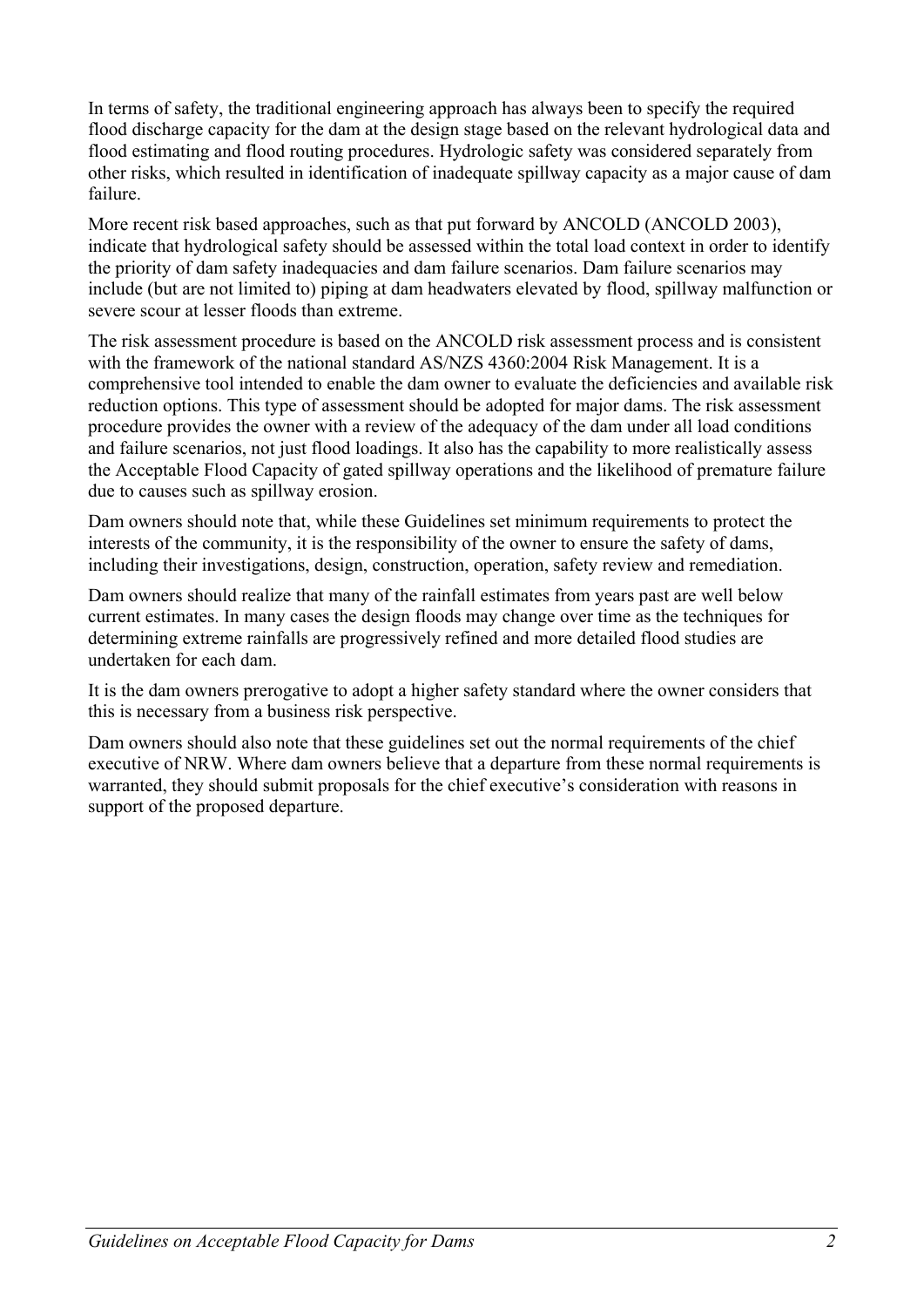## **2 Requirements of the** *Water Act 2000*

The *Water Act 2000* (the Act) provides the regulatory framework for dam safety of water dams in Queensland. Under s.491 of the Act the chief executive has the power to impose safety conditions on constructed referable dams, regardless of whether or not the dam owner already has a development permit for the dam. The chief executive also has the power under s.492 to change those safety conditions. Safety conditions imposed or changed by the chief executive are taken to be part of a development permit approving the construction of the dam.

The Act also refers to the guidelines, which may be issued and used by the chief executive in the process of applying safety conditions to a referable dam. These guidelines are such guidelines and they apply to all referable dams in Queensland including all referable gully dams, hillside storages and ring tanks.

The *Queensland Dam Safety Management Guidelines* (NR&M 2002a) and the *Guidelines for Failure Impact Assessment of Water Dams* (NR&M 2002b) have already been issued by NRW and should be read in conjunction with these guidelines. In applying these guidelines, it should be noted, that they are intended to form the basis for safe practices and to provide a consistent approach in the assessment of the safety of referable dams in Queensland.

References to other guidelines issued by NRW are to be taken as a reference to any updated version of those guidelines where the context permits.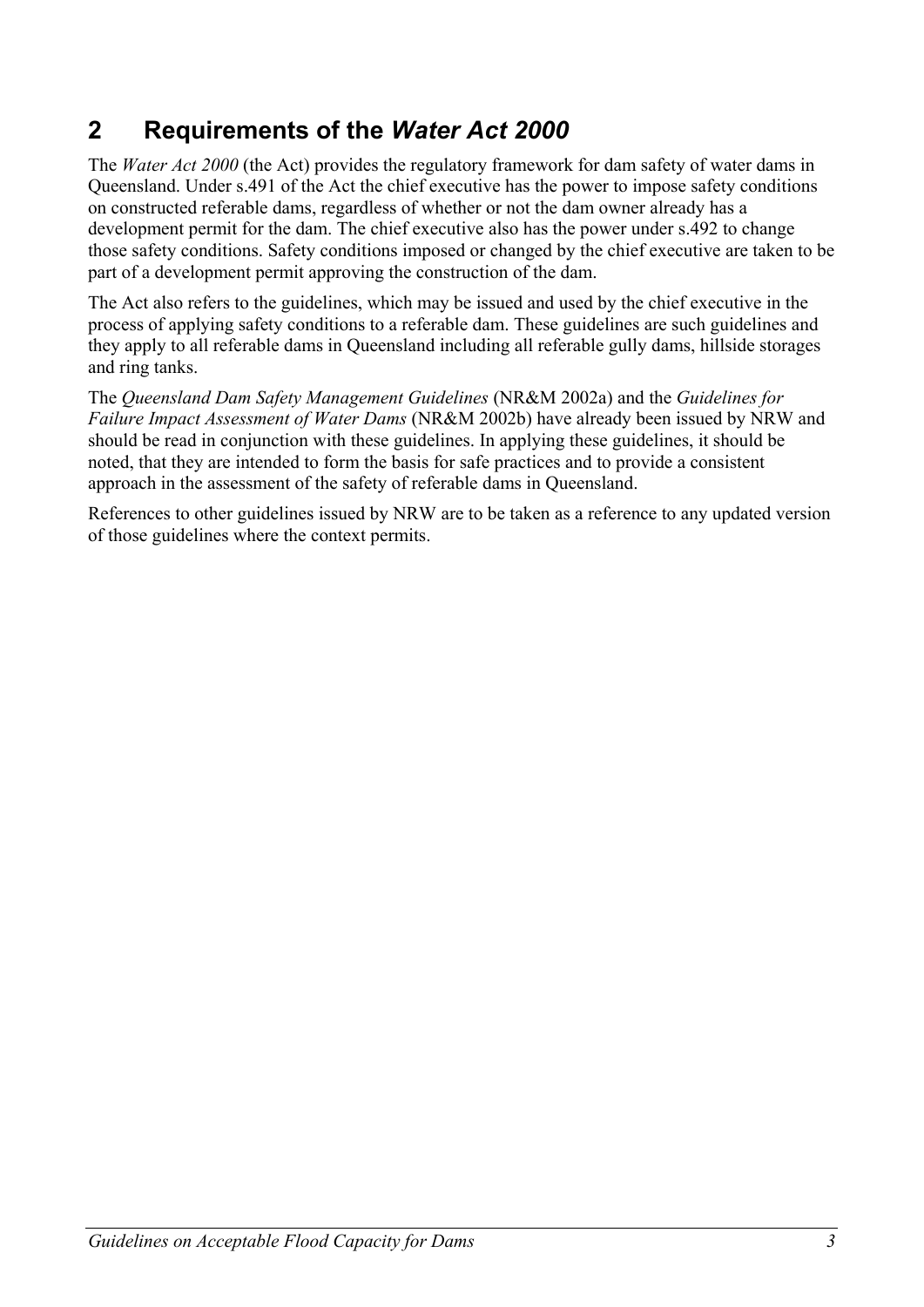## **3 Methodology to determine Acceptable Flood Capacity**

#### **3.1 General**

All referable dams are required to have sufficient flood discharge capacity to pass the following:

- (a) the Acceptable Flood Capacity without failure of the dam2
- (b) a Spillway Design Flood without any damage to the dam

Where the selected Spillway Design Flood discharge is less than the Acceptable Flood Capacity, the potential impacts of floods in excess of the Spillway Design Flood up to the magnitude of the Acceptable Flood Capacity shall be identified, quantified and documented in the written Acceptable Flood Capacity Assessment report (Appendix A). Such potential impacts shall include detailed assessments of:

- (a) how the magnitude of the adopted spillway design flood was determined and why it is considered acceptable
- (b) the probability of the floods greater than the spillway design flood occurring and the potential there is for damage and loss of life caused by such floods
- (c) the consequences of flows in excess of the spillway design flood and the impact of the higher flow velocities and greater water depths on various parts of the dam structure
- (d) the potential damage to the dam caused by these flows and how the energy from these flows is dissipated

When assessing the flood discharge capacity of existing dams, the existing flood discharge capacity shall be taken as the flood discharge capacity that can be discharged without failure of the dam in its current arrangement.

These *Guidelines on Acceptable Flood Capacity for Dams* are based on a range of ANCOLD and other guidelines as listed below:

- *Selection of Acceptable Flood Capacity for Dams* (ANCOLD, 2000a),
- *Assessment of the Consequences of Dam Failure* (ANCOLD, 2000b)
- *Risk Assessment* (ANCOLD, 2003)
- *Guide to Flood Estimation* (AR&R 1999, Nathan, R. J. and Weinmann, P.E).

As most of the processes from the relevant ANCOLD and AR&R 1999 guidelines are not repeated here, it is important that the above documents are read in conjunction with these guidelines. In particular, where issues are not specifically addressed in these NRW Guidelines on Acceptable Flood Capacity, the relevant sections of the referenced ANCOLD guidelines apply.

The combined inflows into the storage from all sources should be taken into account when assessing the required spillway capacity. This combined inflow should include all natural inflows as well as inflows from water harvesting and from diversion channels.

The combined discharge capacity of all spillways can be taken into account when assessing a dam's flood discharge capacity. However, unless it can be clearly demonstrated that outlet works or hydropower stations can be reliably operated during flood events, the discharge capacity of these structures is to be ignored when assessing discharge capacity during floods.

<sup>&</sup>lt;sup>2</sup> Under the *Water Act 2000*, failure of a referable dam is defined as:

<sup>(</sup>a) the physical collapse of all or part of the dam; or

<sup>(</sup>b) the uncontrolled release of any of its contents.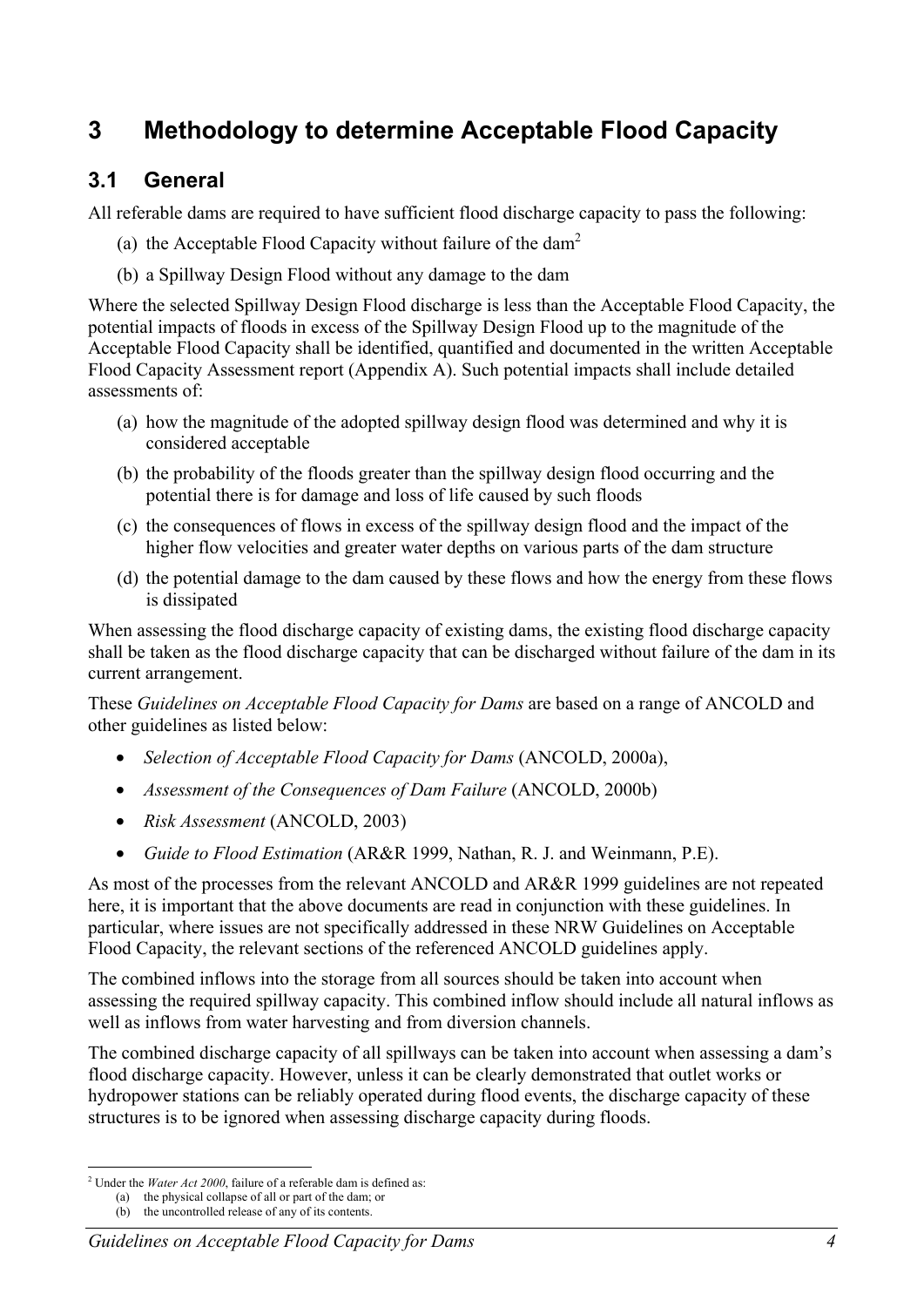When requested, a written Acceptable Flood Capacity Assessment Report must be prepared by a Registered Professional Engineer of Queensland (RPEQ) for the current dam arrangement and submitted to NRW. Appendix A outlines the requirements for the Acceptable Flood Capacity Assessment Report.

Dam owners should ensure that their dam can safely pass floods up to the Acceptable Flood Capacity. Also the following characteristics or features for the spillway and outlet works where appropriate should be demonstrated:

- (a) adequate resistance to erosion and cavitation
- (b) adequate wall height to retain the flows
- (c) adequate energy dissipation to prevent undermining or other erosion
- (d) adequate resistance to uplift and other hydraulic forces on the spillway during the passage of floods
- (e) capability to pass floating debris as required to ensure the unimpeded operation of the spillway
- (f) adequate safety from landslides and scour
- (g) adequate capacity to avoid restriction of the discharge capacity from debris build-up in the spillway approach channel and outlet channels.

In addition, where appropriate, the dam owner should ensure:

- (h) Spillway gates and other control devices will operate with sufficient flood discharge capacity under all design conditions.
- (i) Spillway gates, outlet works and other discharge control devices operate reliably. The reliability of discharge control operating mechanisms (including power supply, control and communication) should be commensurate with the hazard category involved and the time available during major floods to repair them or operate them by other means should problems occur. The reliability should be reflected in the determination of discharge capacity available to pass the Acceptable Flood Capacity.
- (j) Unless a case for a contrary view is adequately made, where fuse plugs or fuse gates are relied upon to pass the Acceptable Flood Capacity, they should be appropriately designed, constructed and maintained in order to fulfil their required function in accordance with the following:
	- Initial triggering of the fuse element is not to occur for floods having greater probability than 0.2 per cent AEP
	- Failure of successive fuse plugs or fuse gates is to be progressive, predictable and designed to minimise the impact on downstream Population at Risk (PAR);
	- The potential downstream impacts of fuse plug or fuse gate triggering at representative locations of PAR are to be identified and documented as part of the Acceptable Flood Capacity report (detailed in Appendix A).

Unless varied by the above, the design of fuse plugs is to comply with the provisions of US Department of the Interior (USBR 1987), *Guidelines for Using Fuse-plug Embankments in Auxiliary Spillways*.

- (k) Where stoplogs or flashboards are the primary discharge control mechanism, they are designed to:
	- be removed under conditions which overtop the stoplogs or flashboards, or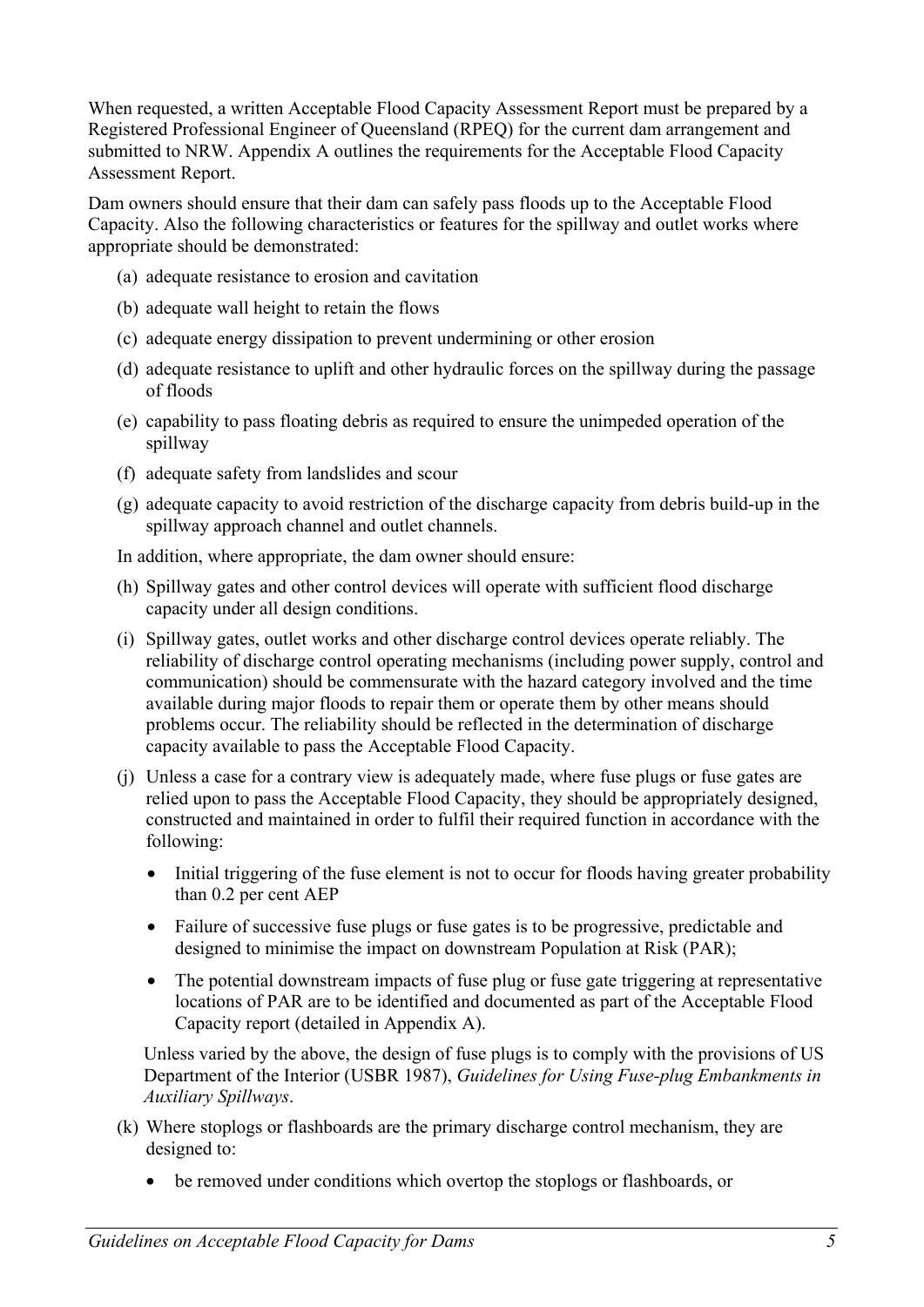- be removed prior to the onset of any flood, or
- reliably fail under the flood loadings.

The spillway discharge capacity adopted for the Acceptable Flood Capacity Assessment Report should reflect the option adopted.

- (1) all components are designed to withstand the appropriate earthquake loadings<sup>3</sup>
- (m) assured access to all necessary locations on the dam for necessary operations during a flood event.
- (n) a discharge capacity that will not be compromised by the failure of any structure across the spillway, its approach channel or its outlet channel.

More details on each of the three assessment methods are provided below.

### **3.2 Small dams standard**

This assessment method may be used for any referable dam in Queensland having:

- a zoned or relatively homogeneous earthen embankment less than 12 metres high
- a PAR of 15 or less
- uncontrolled spillways<sup>4</sup>
- depths of flooding of PAR of less than three metres and the product of the depth of flooding and the average flow velocity is less than  $4.6 \text{ m}^2/\text{sec}$ .

It is expected that such levels of flooding are unlikely to occur for dams less than 12 metres high unless the discharge is severely concentrated in downstream channels or where the PAR is located in very close proximity to the dam.

This method is also not to be used for dams relying on spillways controlled by gates or other mechanical discharge control structures to pass the Acceptable Flood Capacity. For dams outside the parameters described above, only the fall-back option or the risk assessment procedure should be used.

The following steps are to be applied in the small dams standard assessment process:

1. Determine the maximum incremental PAR for any potential dam failure condition by following the procedures outlined in the *Guidelines for Failure Impact Assessment of Water Dams* (NR&M, 2002b) for a range of flood failure conditions up to the 1:20 000 Annual Exceedance Probability (AEP) flood event.

Note: If the incremental PAR is greater than 15 for any of the flood failure conditions, this 'small dams standard' cannot be used to determine the AFC and one of the other methods must be used.

2. Determine the AEP of the required Acceptable Flood Capacity rainfall event by applying the maximum PAR to the graph presented in Figure 1:

$$
AEP = (\frac{1}{PAR}) \times 10^{-3}
$$

 $\overline{a}$ 3 Until a Queensland guideline is developed on earthquake loadings for referable dams, the *ANCOLD "Guidelines for Design of Dams for Earthquake", August 1998* (ANCOLD 1998) should be applied. 4

<sup>&</sup>lt;sup>4</sup> In this context, an 'uncontrolled spillway' is one which does not rely on flow through spillway gates or other mechanical discharge control structures to pass the Acceptable Flood Capacity.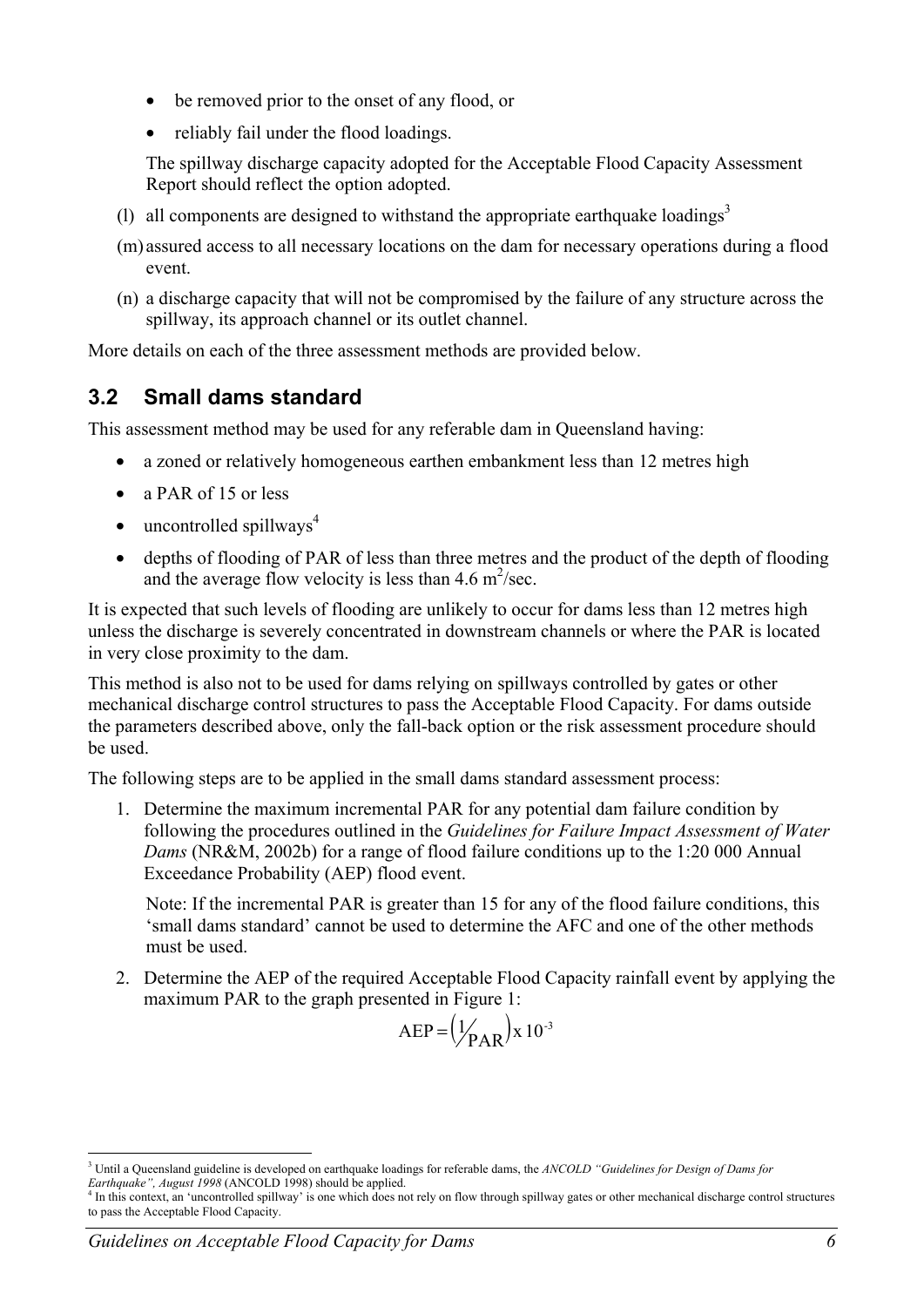

**Figure 1 Acceptable flood capacity standard for small dams** 

- 3. Determine the storage inflow hydrograph for the critical duration storm event commensurate with the AEP of the design flood event rainfall as determined in Figure 1 (Refer Section  $3.5$ ;
- 4. Route this flood through the dam.

Note that it is to be assumed that the dam storage is initially at Full Supply Level (FSL) at the start of the flood event.

The required Acceptable Flood Capacity (AFC) for the dam is the discharge capacity required to pass the critical duration storm event without causing failure of the dam.

Note that this option does not take into account:

- (a) Any differentiation between new and existing dams;
- (b) Financial, business, social or environmental damages that might occur as a result of any potential failure;
- (c) The ALARP principle.

This small dams standard is a simplified version of the fall-back option assessment process and as such, should be less costly to undertake than either of the alternative methods. However, small dam owners must be aware that they could benefit by carrying out one of the other more detailed assessment methods by perhaps demonstrating that a lower flood discharge capacity is appropriate for their dam.

#### **3.3 Fall-back option**

Except as modified in these guidelines, the following documents should be adopted and used for this method:

- ANCOLD *Guidelines on Selection of Acceptable Flood Capacity for Dams* (ANCOLD 2000a)*;*
- ANCOLD *Guidelines on Assessment of the Consequences of Dam Failure* (ANCOLD 2000b)*;* and
- NRW *Guidelines for Failure Impact Assessment of Water Dams* (NRM, 2002b).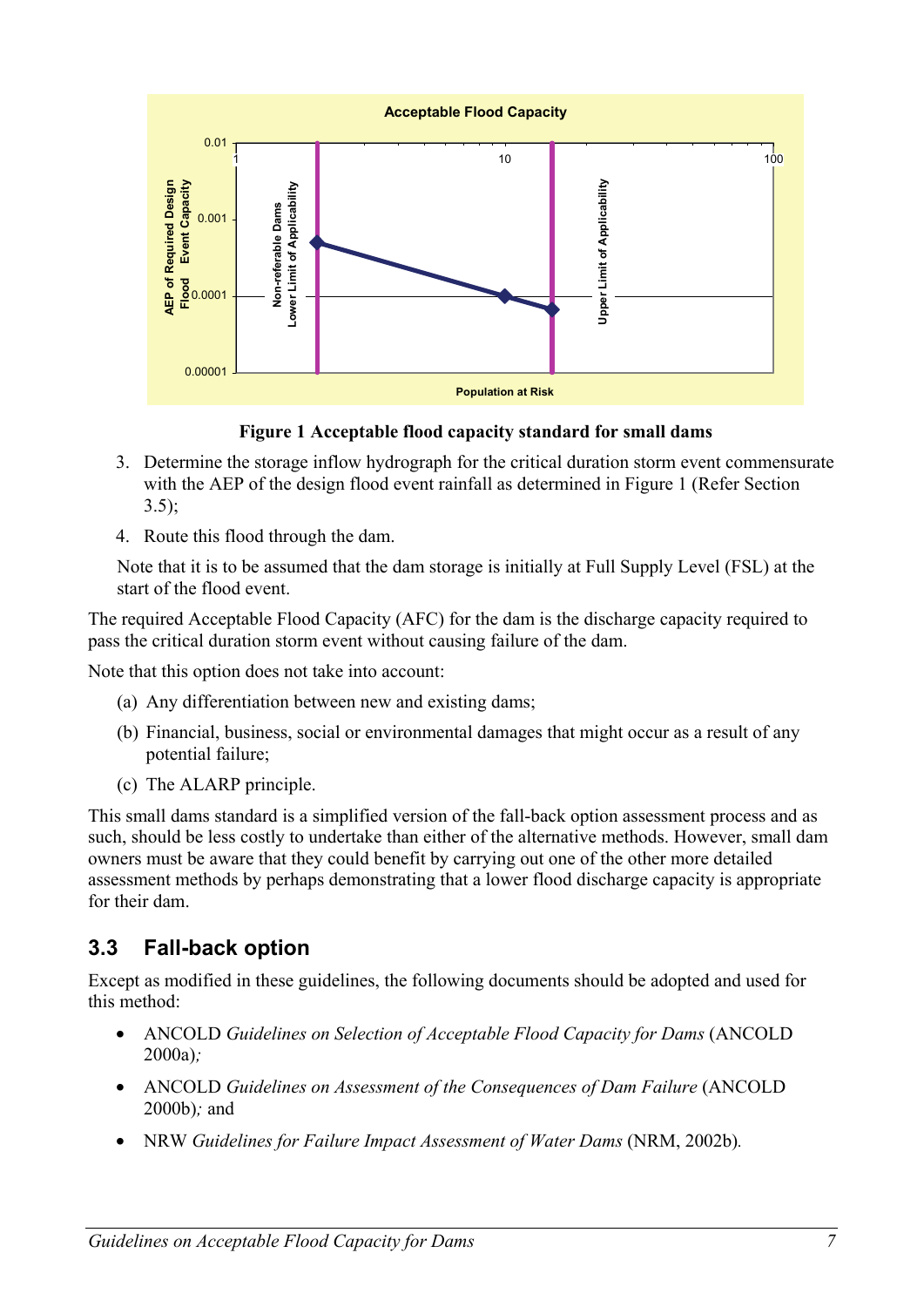The following steps are to be applied to the fall-back option assessment process:

- 1. Conduct an assessment of the potential consequences of dam failure associated with the passage of a range of design floods through the storage using the consequence criteria contained in the ANCOLD *Guidelines on Assessment of the Consequences of Dam Failure* (ANCOLD, 2000b) and the following qualifications:
	- The dam is to be assumed to be initially at Full Supply Level at the start of the flood event;
	- Breach dimensions, timing and PAR are to be determined in accordance with the NRW *Guidelines for Failure Impact Assessment of Water Dams* (NR&M, 2002b).
- 2. Determine the Hazard Category rating for the dam for each case in accordance with Table 1:

| <b>Incremental</b>                 | <b>Severity of Damage and Loss</b> |                              |                         |                          |  |  |  |
|------------------------------------|------------------------------------|------------------------------|-------------------------|--------------------------|--|--|--|
| <b>Population at Risk</b><br>(PAR) | <b>Negligible</b>                  | <b>Minor</b>                 | <b>Medium</b>           | <b>Major</b>             |  |  |  |
| $2 \leq PAR \leq 10$               | Low<br>Notes 1                     | Significant<br>Note 5        | Significant<br>Note 5   | High $C$<br>Note 6       |  |  |  |
| $10 < PAR \le 100$                 |                                    | Significant<br>Notes 2 and 5 | High C<br>Note 6        | <b>High B</b><br>Note 6  |  |  |  |
| $100 < PAR \le 1000$               | Note 1                             | Note 2                       | <b>High A</b><br>Note 6 | <b>High A</b><br>Note 6  |  |  |  |
| PAR > 1000                         |                                    |                              | Note 3                  | <b>Extreme</b><br>Note 6 |  |  |  |

**Table 1: Hazard Category for Referable Dams** 

*(Please Note: Table 1 is a modified version of Table 3 Hazard Categories in the, Guidelines on Assessment of the Consequences of Dam failure (ANCOLD, 2000b.)* 

*Note 1: It is unlikely that the severity of damage and loss will be "Negligible where one or more houses are damaged.* 

- *Note 2: Minor damage and loss would be unlikely when PAR exceeds 10.*
- *Note 3: Medium damage and loss would be unlikely when the PAR exceeds 1000.*
- *Note 4: Not used.*
- *Note 5: Change to High C where there is the potential for one or more lives being lost.*
- *Note 6: See section 2.7 and 1.6 in the Guidelines on Assessment of the Consequences of Dam failure (ANCOLD, 2000b) for an explanation of the range of High Hazard Categories.*
- 3. Identify the required range of the Annual Exceedence Probability (AEP) flood for the dam in accordance with Table 2 [based on Table 8.1 in the *Guidelines on Selection of Acceptable Flood Capacity for Dams* (ANCOLD, 2000a)]: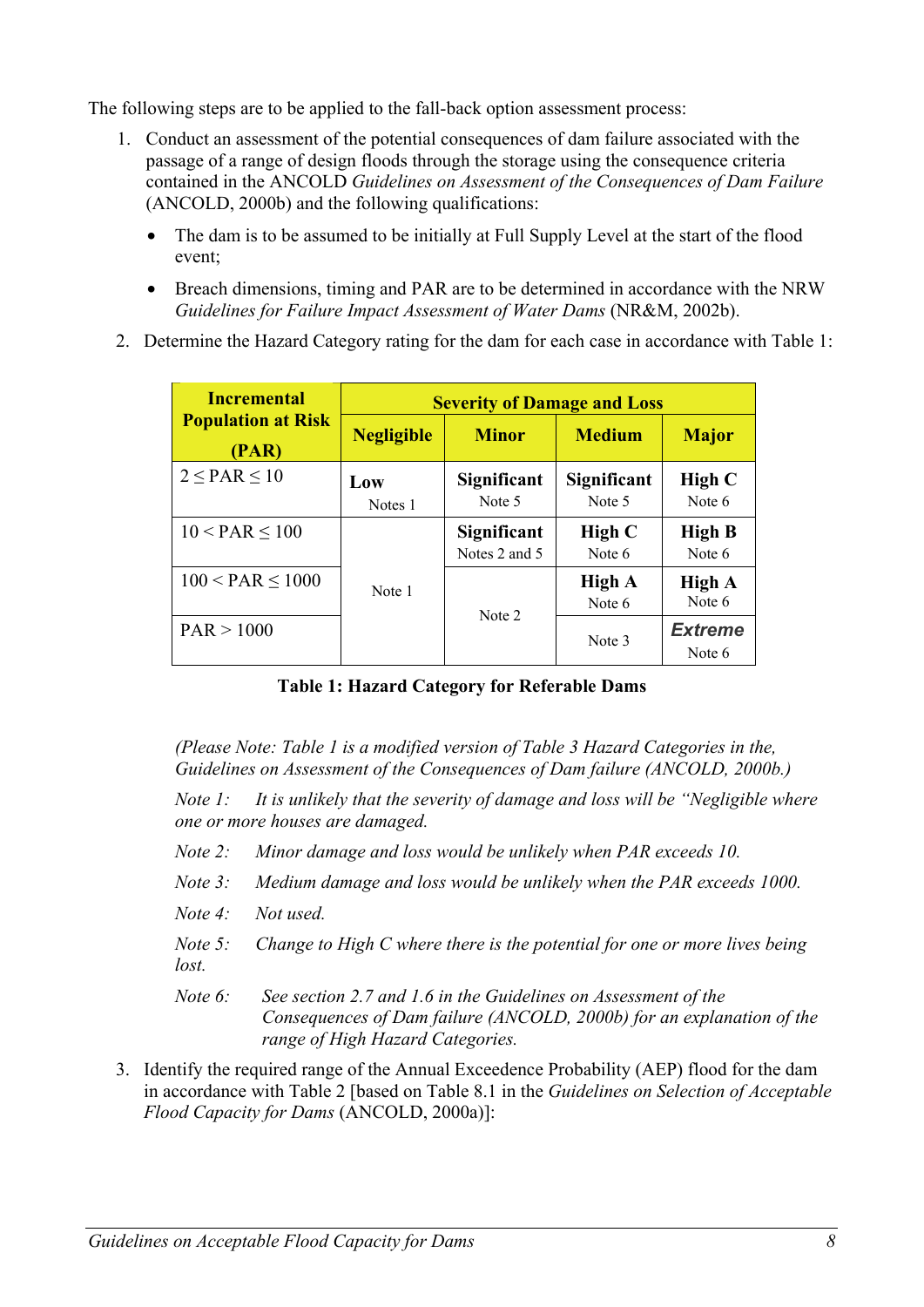| Incremental                    | Severity of Damage and Loss                        |               |                                          |               |               |               |                |              |               |               |
|--------------------------------|----------------------------------------------------|---------------|------------------------------------------|---------------|---------------|---------------|----------------|--------------|---------------|---------------|
| Population at<br>Risk<br>(PAR) | Negligible                                         |               | Minor                                    |               | Medium        |               |                | Major        |               |               |
|                                |                                                    | $5.0x10^{-4}$ |                                          |               | $5.0x10^{-4}$ |               | $1.0x10^{-4}$  |              |               | $1.0x10^{-5}$ |
| $2 \leq PAR \leq 10$           | Low                                                |               | Significant                              |               |               | Significant   |                |              | High C        |               |
|                                |                                                    | $5.0x10^{-4}$ |                                          |               | $1.0x10^{-4}$ |               | $1.0x10^{-4}$  |              |               | $\mathsf{C}$  |
|                                |                                                    | $5.0x10^{-4}$ |                                          |               | $1.0x10^{-4}$ |               | $1.0x10^{-4}$  |              |               | $1.0x10^{-5}$ |
| $10 < PAR \leq$<br>100         |                                                    |               | Significant                              |               | High C        |               |                |              | High B        |               |
|                                |                                                    | $1.0x10^{-4}$ |                                          | $1.0x10^{-4}$ | $\mathsf{C}$  |               | $\mathsf{C}$   | B            |               | B             |
|                                | If in this region, go to the next highest severity |               |                                          |               | $\mathsf{A}$  |               | $\mathsf{A}$   | $\mathsf{A}$ |               |               |
| $100 < PAR \leq$<br>1000       |                                                    |               |                                          |               |               | <b>High A</b> |                |              | <b>High A</b> |               |
|                                |                                                    |               |                                          |               | A             |               | $\overline{A}$ |              |               | $\mathsf{A}$  |
|                                |                                                    | <b>PAR</b>    | of Damage and Loss category for the same |               |               |               |                | <b>PMF</b>   |               | <b>PMF</b>    |
| PAR > 1000                     |                                                    |               |                                          |               |               |               |                |              | Extreme       |               |
|                                |                                                    |               |                                          |               |               |               |                | <b>PMF</b>   |               | <b>PMF</b>    |

Where

- A <sup>=</sup> PMP Design Flood
- $B = PMP$  Design Flood or 10<sup>-6</sup>, whichever is the smaller flood event
- $C = PMP$  Design Flood or 10<sup>-5</sup> whichever is the smaller flood event

Note that the probability of the PMP Design Flood is a function of the catchment area.

**Table 2: Required range of A cceptable Flood Capacities for dierent hazard categories**

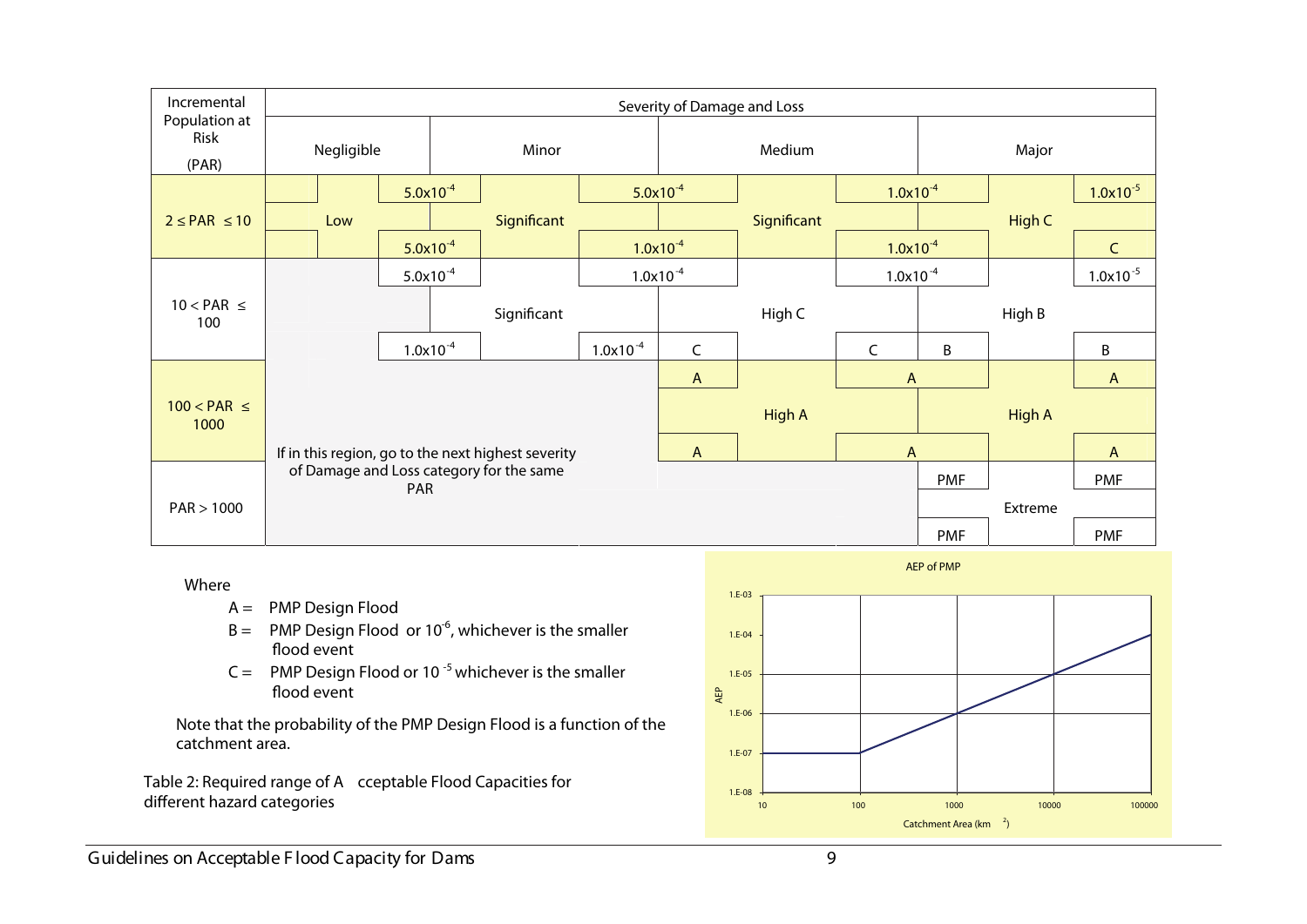- 4. Interpolate (using the procedure defined in Appendix C) within the nominated range to determine the required Annual Exceedence Probability (AEP) for the spillway design flood for each failure case.
- 5. Determine the required AEP of the "critical duration design flood event rainfall" by selecting the flood event having the lowest AEP in Step 4.
- 6. Determine the storage inflow hydrograph for the critical duration design flood event commensurate with the AEP of the design flood event rainfall (Refer Section 3.5).

Note that it is to be assumed that the dam reservoir is initially at Full Supply Level at the start of the flood event.

The required Acceptable Flood Capacity (AFC) is the discharge capacity required to pass the critical duration storm event without causing failure of the dam.

Note: The owner of the dam should be aware that the fall-back method may result in a higher design requirement and consequent higher cost of the upgrade required to bring it up to the required standard than the alternative risk assessment procedure (incorporating ALARP).

### **3.4 Risk assessment procedure**

Except as modified in these guidelines, the Acceptable Flood Capacity Assessment based on the risk assessment procedure should be carried out in accordance the following guidelines:

- ANCOLD *Guidelines on Selection of Acceptable Flood Capacity for Dams* (ANCOLD, 2000a)
- ANCOLD *Guidelines on Assessment of the Consequences of Dam failure* (ANCOLD, 2000b)
- NRW *Guidelines for Failure Impact Assessment of Water Dams* (NR&M 2002b) (for the dam breach sizes and timings and the estimation of Population at Risk);
- ANCOLD *Guidelines on Risk Assessment* (ANCOLD, 2003) (with particular attention to the quantitative studies at advanced or very advanced levels).

A design life of no less than 150 years following the completion of any necessary dam safety upgrades is to be adopted when assessing the risk of failure over the life of the dam. Note that the probability of exceedence of an event over the design life is **not** simply the AEP times the life of the dam. It is calculated using the formula:

Probability over design life =  $1 - (1-AEP)$  design life

The following steps are to be applied to the Risk Assessment Procedure:

- 1. Conduct a comprehensive, quantitative risk assessment study of the dam for all loads and consequences in accordance with the ANCOLD *Guidelines on Risk Assessment*, (ANCOLD 2003), and *Guidelines on Selection of Acceptable Flood Capacity for Dams*, (ANCOLD, 2000a). Details on the probability of flood events causing dam failure, based on the probability of the event over the life of dam and expected loss of life during these events must be reported in the Acceptable Flood Capacity assessment report. The following general qualifications apply:
	- As the potential for loss of life increases, the greater degree of rigour and thoroughness will be expected in the risk assessment.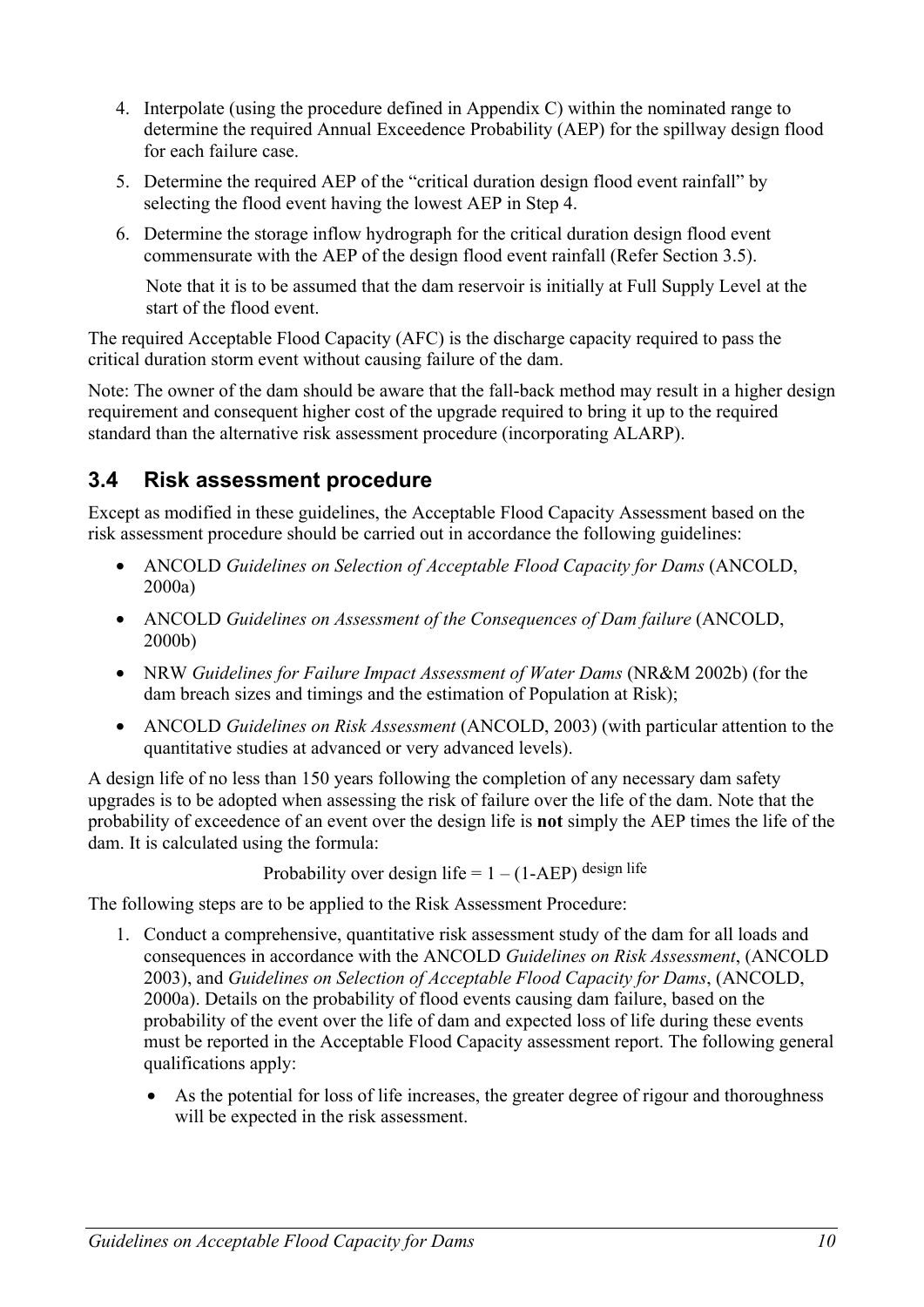- Dam is to be initially at Full Supply Level at the start of any flood events.<sup>5</sup>
- Breach dimensions and timing are determined in accordance with *Guidelines for Failure Impact Assessment of Water Dams* (NR&M, 2002b)
- Total PAR is estimated using the procedures contained in the NRW *Guidelines for Failure Impact Assessment of Water Dams* (NR&M, 2002b) or ANCOLD, *Guidelines on Assessment of the Consequences of Dam Failure* (ANCOLD, 2000b);
- *Graham's Method* (Graham, 1999) is to be used for estimating loss of life (LOL) due to dam break flood events. Unless it can be clearly demonstrated that warnings will be reliably issued and disseminated around the impacted community at least 12 hours prior to the anticipated impact of dam failure, it is to be assumed that no warning is available to the Population at Risk for dam failure events<sup>6</sup>.
- Note that *Graham's Method* for estimating Loss of Life (LOL) during a dam break event is based on the total population at risk rather than the incremental population at risk produced by the *Guidelines for Failure Impact Assessment of Water Dams* (NR&M, 2002b). It is also significant that the 'flood severity' also tends to be greater with dam break. Unless it can be clearly demonstrated that fewer people will be exposed to any dam break flood discharge, the total PAR is to be used in assessments of potential loss of life due to the failure event. Thus the estimated incremental loss of life due to failure should be taken as:

| Incremental LOL      |  | (LOL for flood event with dam failure) less |  |
|----------------------|--|---------------------------------------------|--|
| due to failure event |  | (LOL for same event without dam failure)    |  |

- Note that the LOL for flood events without dam failure is not covered by *Graham's Method* but is typically in the range 0.001xPAR to 0.0001xPAR. This means that the Incremental LOL can, in most circumstances, be taken as the total LOL due to dam break.
- 2. Use the risk assessment study data on the annual probabilities of dam failure and estimated LOL to determine whether the risk profile is within ANCOLD's recommended 'limits of tolerability'. These minimum limits of tolerability are reproduced below from the section on 'Life safety risks' in the ANCOLD *Guidelines on Risk Assessment* (ANCOLD, 2003):-
	- *for existing dams, an individual risk to the person or group, which is most at risk, that is higher than 10-4 per annum is unacceptable, except in exceptional circumstances*
	- *for new dams or major augmentations of existing dams, an individual risk to the person or group, which is most at risk, that is higher than 10-5 per annum is unacceptable, except in exceptional circumstances*
	- *for existing dams, a societal risk that is higher than the limit curve, shown on Fig. 7.4 [of ANCOLD, Guidelines on Risk Assessment] is unacceptable, except in exceptional circumstances*
	- *for new dams or major augmentations of existing dams, a societal risk that is higher than the limit curve, shown on Fig. 7.5 [of ANCOLD, Guidelines on Risk Assessment], is unacceptable, except in exceptional circumstances.*

 $\overline{a}$ 

 $<sup>5</sup>$  It is recognised that this restriction is conservative. However, anecdotal evidence suggests that there is a higher likelihood of large rainfall events</sup> occurring towards the end of a 'wet' wet season. The assumption of the dam initially at Full Supply Level is to apply unless dam owners can clearly demonstrate, to the satisfaction of the chief executive, that an alternative approach is appropriate.<br><sup>6</sup> In making the case for a shorter warning time, the dam owner will need to demonstrate that a reliable warning will b

reasonable circumstances that can be effectively and efficiently disseminated to the affected PAR and that suitable arrangements are in place to ensure that this will not reduce in effectiveness with the passage of time.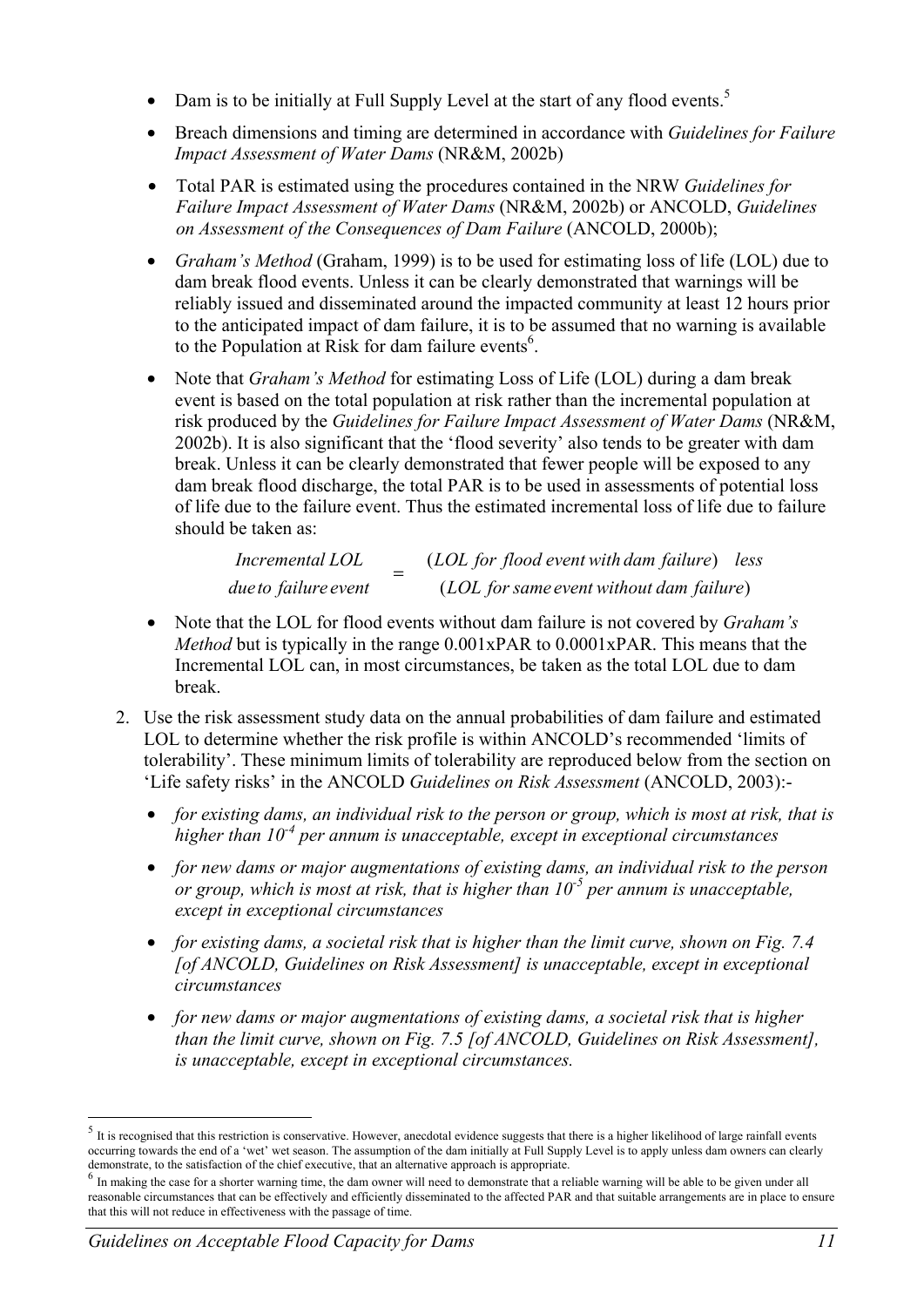- 3. If the risk profile for the existing dam is above the limits of tolerability:
	- (a) determine the storage inflow hydrograph for the critical duration design flood event commensurate with the AEP of the design flood event rainfall which just satisfies the limits of risk tolerability assuming the dam is in its current arrangement (Refer Section 3.5). As the Risk Assessment Procedure involves integration of all hazards including flood events, the risk analyst must be aware of the failure modes when evaluating the flood AEP, particularly where failure modes not directly associated with spillway flood discharge capacity are significant contributors to the risk i.e. piping;
	- (b) formulate risk reduction options that would bring the risk profile down to the limit of tolerability.
- 4. Assess compliance with the ALARP principle by formulating additional risk reduction options that would bring the risk profile further below the limit of tolerability and undertaking a cost-benefit analysis for the upgrade options required to reduce the risk profile below the limits of tolerability based on:
	- incremental project costs and benefits to reduce the risk profile beyond the limits of tolerability. (Only include those costs considered necessary and sufficient to implement the measures to further reduce risk)
	- the cost-benefit methodology detailed in Appendix B;
	- a Value of a Statistical Life (VOSL) of \$5 million (in 2004 dollars)<sup>7</sup>.

The options considered should be sufficient to clearly demonstrate that the ALARP criteria have been satisfied. In this context ALARP is considered to be satisfied whenever the incremental cost of undertaking a spillway upgrade project to reduce the risk below the specified limits of tolerability exceeds the benefits.

- 5. The spillway flood discharge capacity required to satisfy the limits of tolerability including ALARP is to be considered the Acceptable Flood Capacity (AFC). Note that in some circumstances where the flood risk is only a relatively minor part of the overall risk profile for the dam, other dam safety remedial works may be required to reduce the risk profile below the limits of tolerability.
- 6. Determine the relative proportion (as a percentage) of the inflow flood determined in Step 5 above that can be passed by the existing dam.



**Figure 2 Application of ALARP to bring societal risk profile below Limit of Tolerability** 

 $\overline{a}$ 

 $^7$  Note: Because of differences in the methodologies, the VOSL is not directly comparable with the ANCOLD Cost to Save a Statistical Life (CSSL)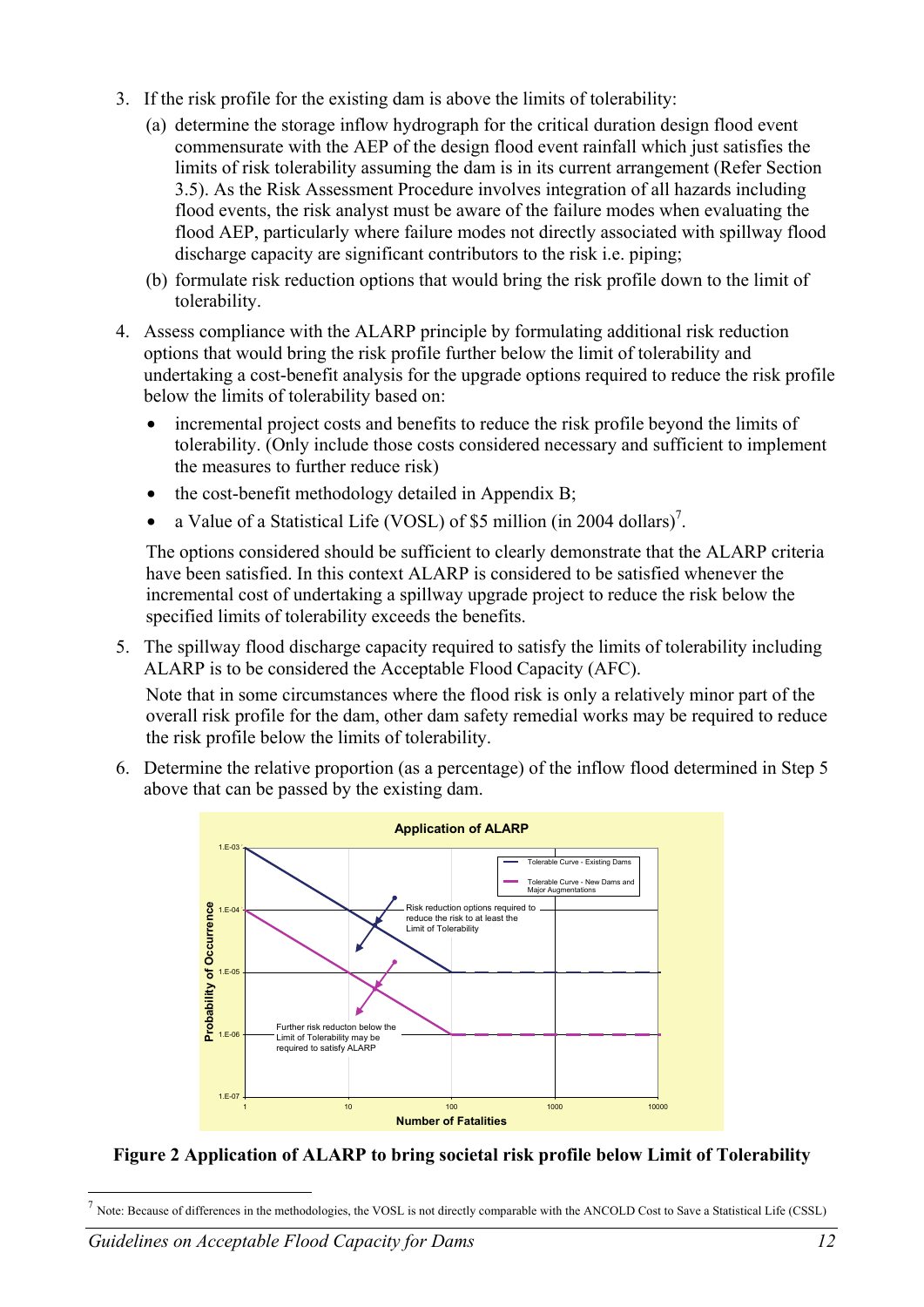#### **3.5 Estimation of the critical duration storm event**

The following process is generic for deriving the critical storm duration hydrograph and is to be used for estimating the critical duration inflow flood hydrographs for a given Annual Exceedence Probability (AEP) for all Acceptable Flood Capacity (AFC) assessment options.

- (a) Determine the rainfall for a range of storm durations at the given AEP appropriate for the dam catchment and dam configuration. The required rainfall shall be estimated by applying, as appropriate:
	- *CRC Forge method* (refer to the NR&M report *Extreme Rainfall Estimation Project (Hargraves, 2004)* for assessing probabilities for "rare" flood events *(*Note: flood probabilities are to be based on the probabilities of the causative rainfall events*)* and
	- Appropriate methodology for assessing Probable Maximum Precipitation (PMP), in accordance with:
		- o the Bureau of Meteorology (BoM) Bulletin 53 *The Estimation of Probable Maximum Precipitation in Australia: Generalised Short Duration Method* (GSDM, BoM, 2003a), or
		- o the BoM *Revision of the Generalised Tropical Storm method for Estimating Probable Maximum Precipitation* (GTSMR, BoM 2003b).
	- The provisions of *Australian Rainfall and Run-off* (AR&R 1999) shall be used for interpolating rainfall magnitudes between the CRC Forge rainfalls and the PMPs.
- (b) The runoff from this rainfall is to be converted into inflow flood hydrographs using a nonlinear run-off routing model (such as RORB, WBNM, RAFTS etc). Where reasonable calibration data is available, the model should be calibrated but with calibrations biased towards larger flows. Where reasonable calibration data is not available, the regional parameters approach presented in the Institution of *Engineers Australia, Book VI– Estimation of Large to Extreme Floods* (Nathan & Weinmann, 1999) should be applied.

All catchments are to be assumed in a saturated condition prior to the start of the storm event causing the rainfall. Unless the case for different loss models is appropriately made, *an "initial losscontinuing loss*" *model* is to be applied. Unless an effective case can be made to use other loss parameters, the initial loss/continuing loss parameters recommended in *Book VI of Australian Rainfall and Run-off – Volume 1* (AR&R 1999) are to be used.

When assessing the inflow hydrographs of flow into the dam reservoir during a flood event, all inflows into the storage should be considered. This should include any inflows from water harvesting pumps or run-off from catchments diverted into the storage. This will produce inflow hydrographs into the dam reservoir of the type shown in Figure 3.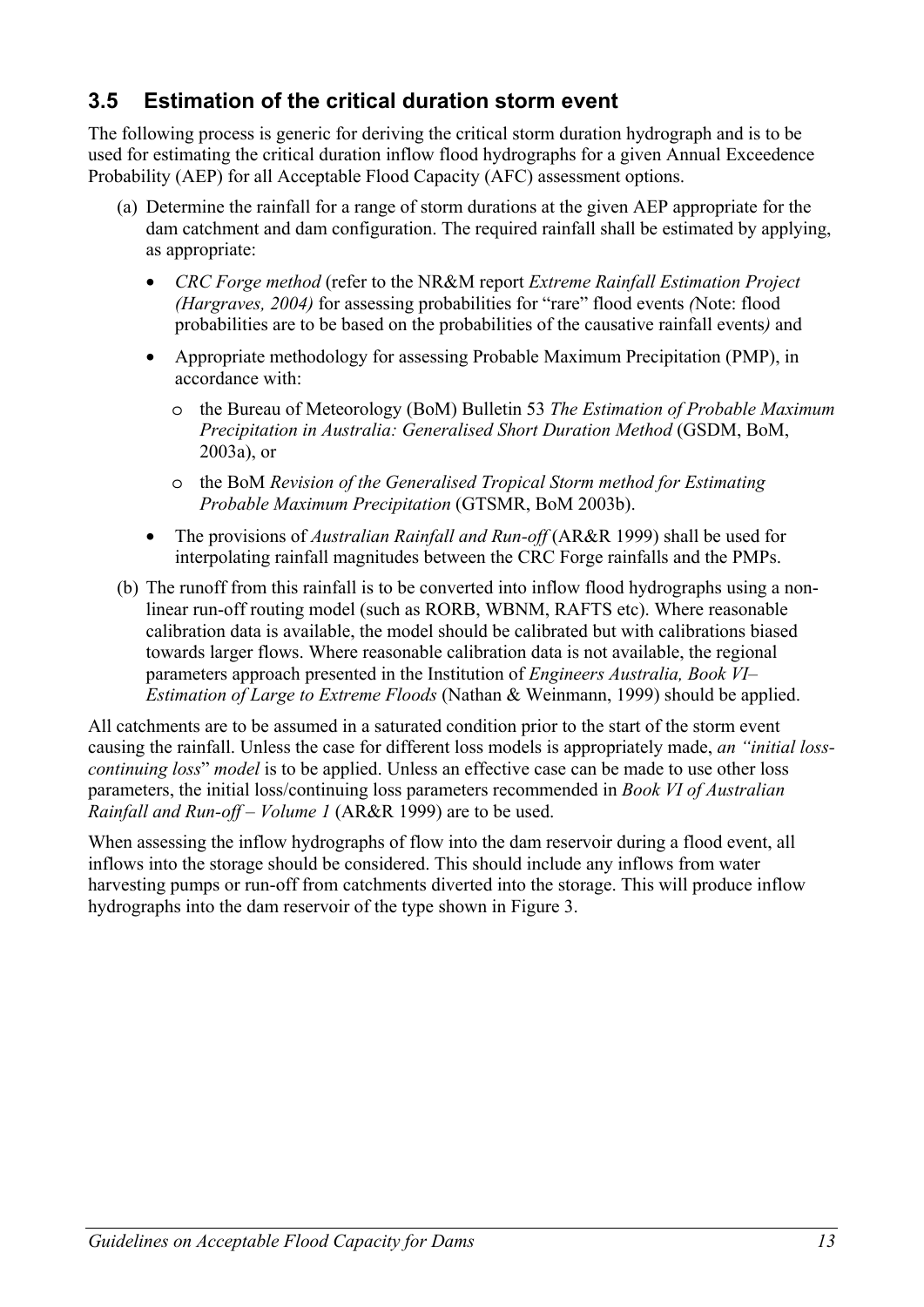

**Figure 3 - Effect of storm durations on flood magnitude** 

- (c) Route this run-off through the reservoir storage to determine the resultant maximum reservoir headwater and corresponding outflow from the dam storage for each flood event. Estimates of outflows during floods are to be based on the following assumptions:
	- The reservoir is to be at Full Supply Level at the start of the flood event or sequence of flood events.
	- Where the dam wall is designed to accommodate discharge over the non-overflow sections (e.g. as in some mass concrete dams), the analysis can take this discharge into account. However, if they are not designed to accommodate discharge (e.g. earth dam embankments), it is to be assumed that the existing spillway walls extend vertically upward to the height required to pass the discharge.
	- When assessing the outflow for spillways controlled by spillway gates or other mechanical discharge control devices, the assumed reservoir operations are to be based on normal flood operational procedures for the dam together with:
		- i. for assessments using the Fall-back option, the failure of at least 16 per cent of gates or other discharge devices (rounded up to the nearest whole number of gates) from the start of the event
		- ii. for assessments using the Risk Assessment procedure the person doing the assessment should assess the probability of gate failure using the best available information.
- (d) The result of steps (a) to (c) will be a series of 'Reservoir Level versus Time' curves as shown in Figure 4.
- (e) Select the flood event producing the maximum reservoir level as the critical duration flood event for the dam.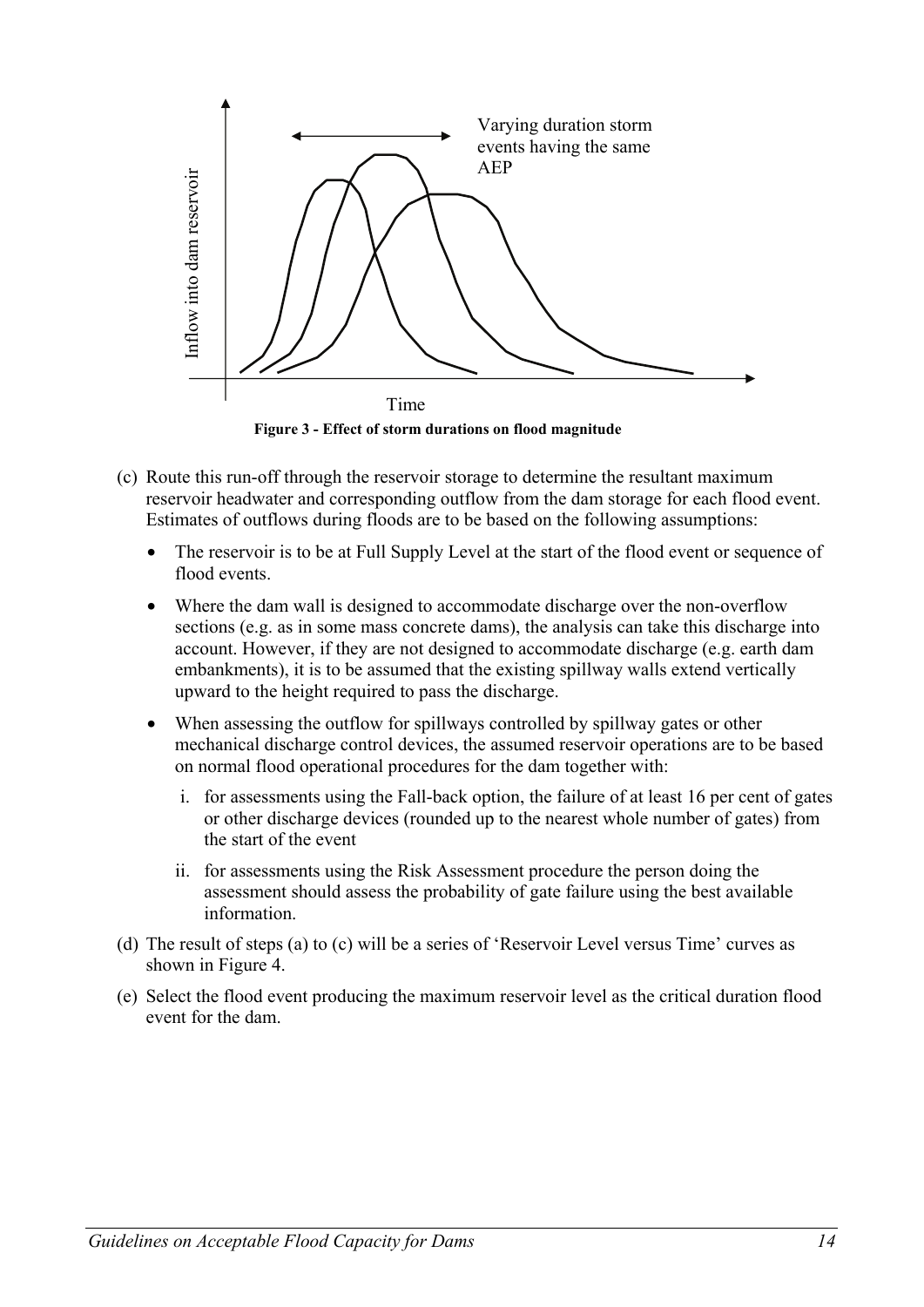

**Figure 4 Selection of Critical Duration Flood Event** 

#### **3.6 Freeboard**

Freeboard should be provided above maximum flood levels for wind set-up and wave run-up. It should be noted that freeboard can be a significant component of any Acceptable Flood Capacity Assessment with considerations of the need for freeboard provisions being more critical for embankment dams, as such dams are generally more susceptible to breaching and failure by overtopping.

The magnitude of any necessary freeboard will vary for each dam and will depend on issues such as the :

- effective resistance to dam structure to waves and overtopping
- magnitude and direction of winds and the effective fetch for winds generated waves
- depth of the storage
- likely duration of headwater levels near the crest of the dam and the likely coincidence of these high flood levels with strong winds
- potential settlement of the crest of embankment dams.

The magnitude of wind set-up and wave run-up should be estimated using appropriate Australian wind data and the processes outlined in US Department of the Interior, Bureau of Reclamation, *Freeboard Criteria and Guidelines for Computing Freeboard Allowances for Storage Dams* (USBR 1981).

For proposed dams, it may be prudent to consider conservative freeboard provisions in view of:

- developments in meteorology and estimates of extreme rainfalls
- developments in hydrologic methodology and estimated floods
- the potential for future developments downstream requiring additional flood discharge capacity
- the generally low incremental cost of providing additional flood discharge capacity at the time of initial construction.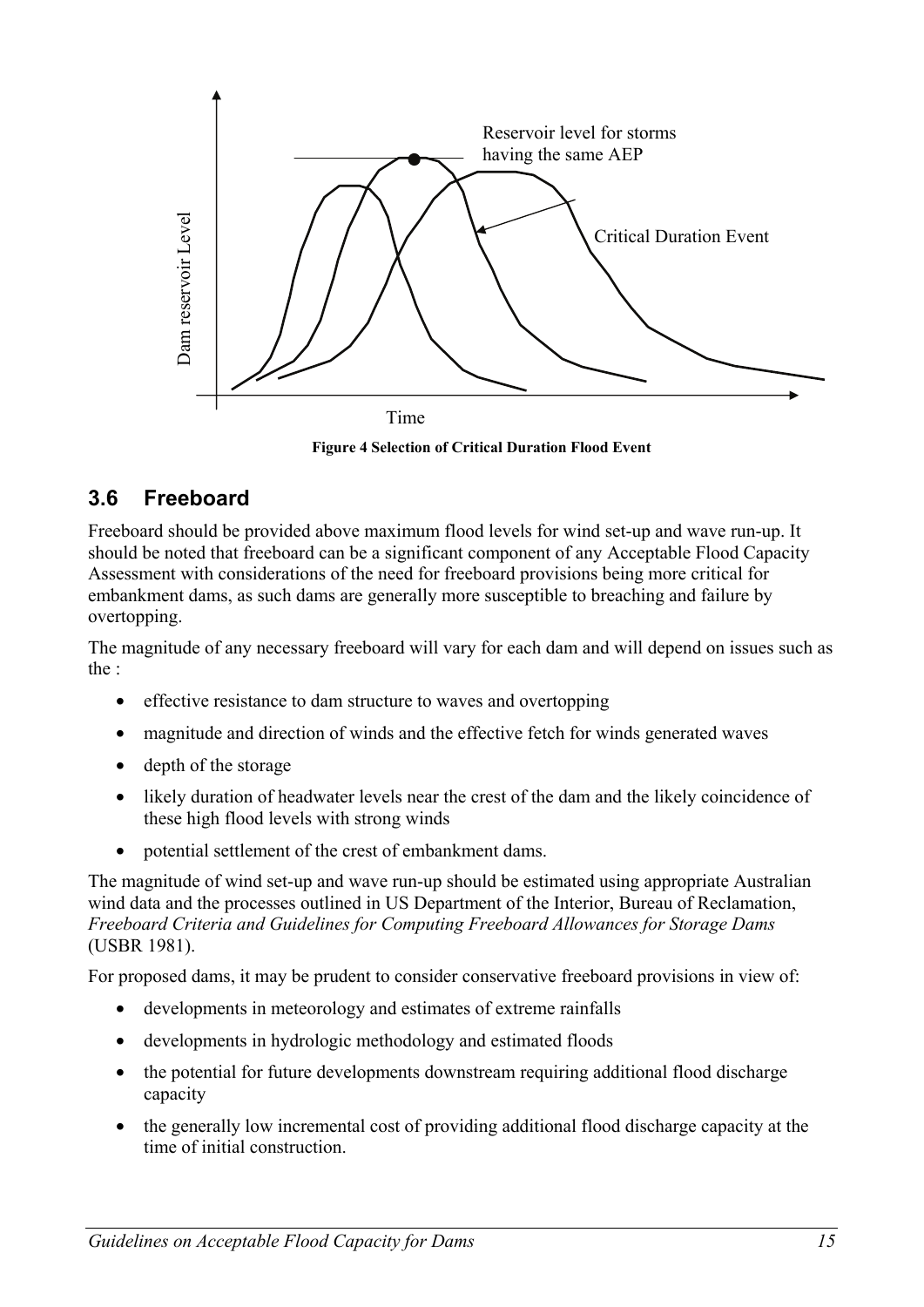Concrete dams can sometimes tolerate the increased loading associated with some overtopping, and as such, may not require positive freeboard. Additionally, in some cases, concrete dams can accept a negative freeboard, which is some degree of overtopping. Items that need to be considered when assessing the required freeboard on concrete dams include the impact of the maximum reservoir headwater levels on the dam structure and the potential for scour of the toe of the dam or the abutments, which could affect stability.

For embankment dams, freeboard provision can alternatively be considered as an integral part of the risk assessment procedure.

Consideration may be given to minimal freeboard on submission of a well-supported risk analysis and having regard to:

- consideration of correlation between adverse winds and peak level in the reservoir due to the flood
- the duration and resistance to potential overtopping due to wind set-up and wave run-up and high headwater levels.

Provisions proposed for freeboard and the associated Acceptable Flood Capacity and relevant AEP shall be indicated in written Acceptable Flood Capacity Assessment reports produced in accordance with Appendix A.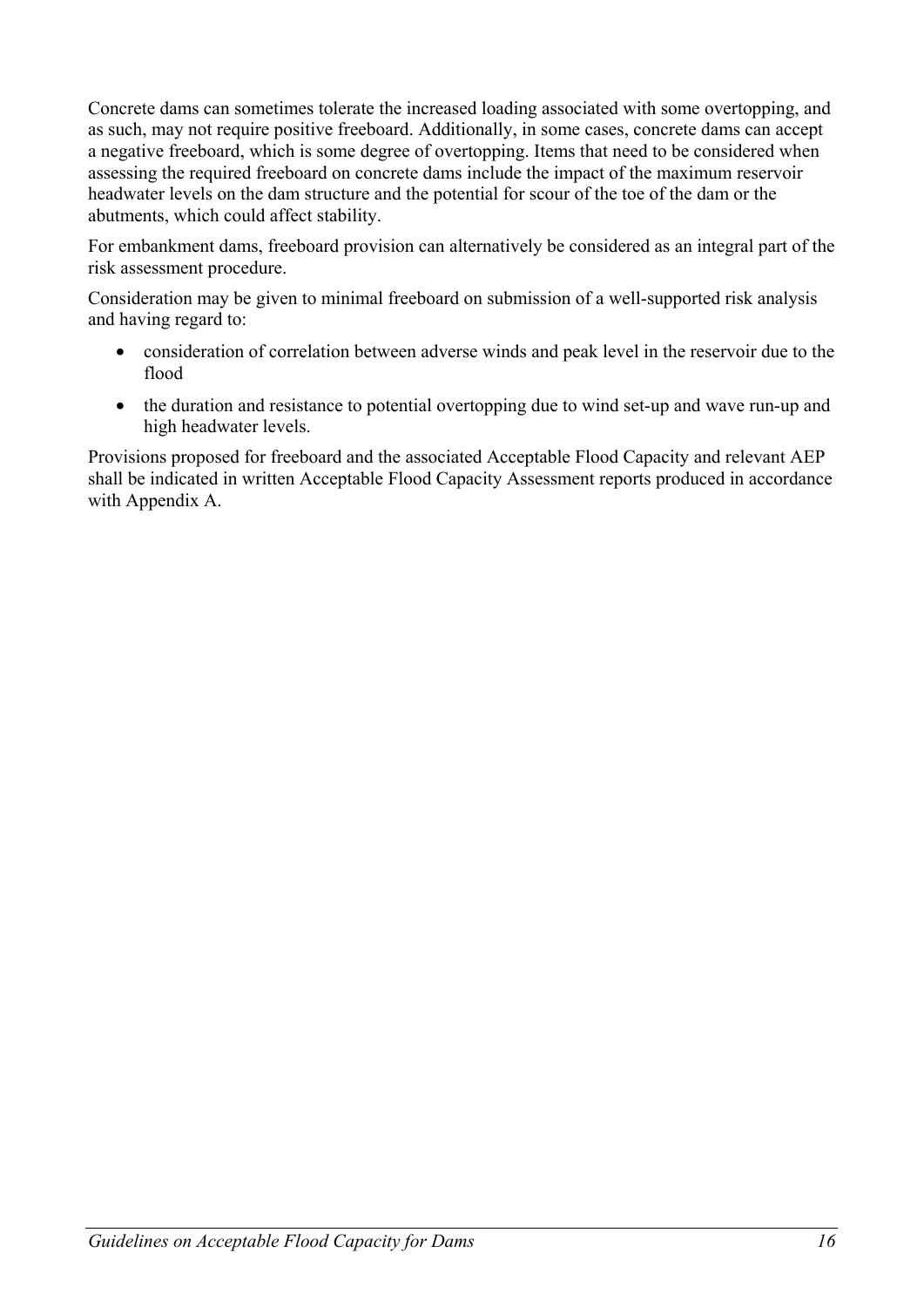# **4 Upgrade schedules**

The required Acceptable Flood Capacity for a particular referable dam is the capacity required to safely discharge the Acceptable Flood Capacity as determined through risk assessment or other methods outlined in these guidelines and dam safety conditions and approved by the regulator. This capacity will be different for each dam and will depend on the individual circumstances of each dam. Dam owners should note that the required flood discharge capacity may change with time as changes to land use occur downstream of the dam.

All new referable dams will be required to provide a total discharge capacity equal to the Acceptable Flood Capacity from the time they become operational or start to permanently store water.

Owners of existing referable dams, which cannot safely discharge the Acceptable Flood Capacity, will be required to upgrade the spillway capacity of their dams. The timing of any necessary upgrade works for the dam is dependent on the proportion of the Acceptable Flood Capacity able to be safely passed by the existing dam. The timing will have to at least satisfy the schedule presented in Table 3.

The procedure to be adopted for determining the proportion of the Acceptable Flood Capacity able to be passed by the existing spillway(s) is as follows:

(a) The discharge values of the critical duration storm event inflow hydrograph are scaled by a factor 'k' to produce a 'trial' flood event such that

 $Q_{\text{trial}} = k Q_{\text{cdse}}$ 

where  $Q<sub>trial</sub>$  = The discharge ordinate of the trial flood event

 $Q_{\text{cdse}}$  = Inflow ordinate of the critical duration storm event producing the Acceptable Flood Capacity discharge

 $k =$  the proportion of the Acceptable Flood Capacity

The 'time base' for the trial inflow hydrograph remains unaltered.

- (b) The resultant flood is then routed through the storage to determine the maximum headwater level in the reservoir.
- (c) Steps (a) and (b) are repeated with new estimates of 'k' until
	- i. for cases where the Acceptable Flood Capacity is determined by the Small Dam Standard or the 'Fall-back option: Where the maximum headwater level in the storage just reaches the dam crest or some other level below the dam crest at which failure of the dam would be likely $8$ .
		- ii. for cases where the Acceptable Flood Capacity is determined by the Risk Assessment Procedure: Where the risk profile just satisfies the limits of tolerability and the ALARP criteria.

This proportion of the Acceptable Flood Capacity is taken to be the discharge capacity of the existing dam.

 $\overline{a}$ 

<sup>&</sup>lt;sup>8</sup> Unless a dam embankment is specifically designed to be overtopped safely, the level at which failure is to be considered 'likely' is to be no higher than the level of the embankment crest. If defects are known to be present in embankment dams which could cause failure when the water level is below the level of the embankment crest, this lower level is to be taken as the 'maximum headwater level'. For dams assessed as being capable of being safely overtopped, this level of overtopping can be taken into account when determining 'maximum headwater level'. When considering the combined impact of wind set-up and waves on top of high reservoir levels due to flooding, the Annual Exceedence Probability of the overall event is to be the combined probability of the flood causing the headwater levels and the probability of the wind event generating the set-up and the waves. Wind set-up and wave heights are to be determined using appropriate Australian wind data and the processes contained in US Department of the Interior, Bureau of Reclamation, *Freeboard Criteria and Guidelines for Computing Freeboard Allowances for Storage Dams* (USBR, 1981).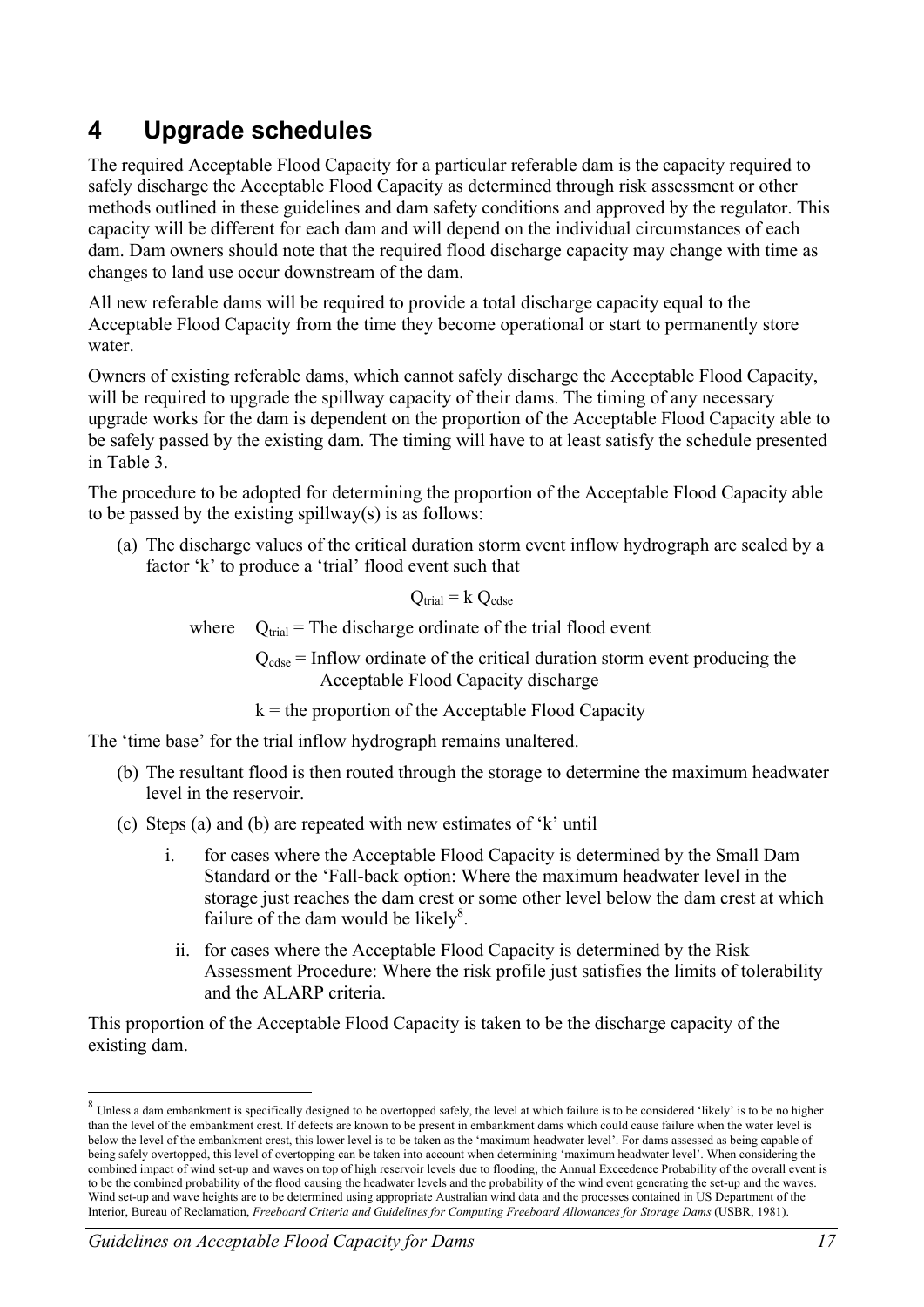#### *Note that although consideration of the current consequences would be sufficient for this assessment, it is strongly recommended that likely future downstream developments be taken into account in assessing AFC.*

The programming of any necessary dam safety upgrade works is to take into account, factors such as the time necessary to complete the work and the time of year available to undertake the work so as to minimise any additional risk to those living downstream.

Dam owners may choose to stage spillway upgrades to meet these timeframes, or to undertake all required works to meet 100 per cent of the required spillway capacity in one stage.

| Tranche        | <b>Required minimum flood</b><br>discharge capacity                           | Date by which the required minimum flood<br>capacity is to be in place for existing dams |
|----------------|-------------------------------------------------------------------------------|------------------------------------------------------------------------------------------|
|                | $25\%$ of AFC<br>or 1:500 AEP flood event<br>(whichever is the bigger flood)  | These dams must be upgraded as soon as possible <sup>1</sup>                             |
| $\overline{2}$ | $50\%$ of AFC<br>or 1:2000 AEP flood event<br>(whichever is the bigger flood) | 1 October 2015 <sup>2,3</sup>                                                            |
| 3              | $75\%$ of AFC                                                                 | 1 October 2025 <sup>2,3</sup>                                                            |
| 4              | 100% of AFC                                                                   | 1 October 2035 <sup>2,3</sup>                                                            |

#### **Table 3: Schedule for Dam Safety Upgrades**

Notes to Table

- 1. As a guide, it is expected that up to about five years may be required to complete a flood discharge capacity upgrade for dams greater than 10 meters in height, and two years will be required to complete a spillway upgrade for smaller dams. However, each case will be considered on its own merits.
- 2. In each case the required discharge capacity will need to be reassessed just prior to the undertaking of final spillway upgrade works to ensure that the required Acceptable Flood Capacity has not changed and that the planned spillway capacity is still consistent with the specified upgrade program.
- 3. The timing of the tranches 2, 3 and 4 will be confirmed once the Acceptable Flood Capacity, and related, assessments have been completed for all or most of the known referable dams. This is anticipated to occur by 1 July 2008.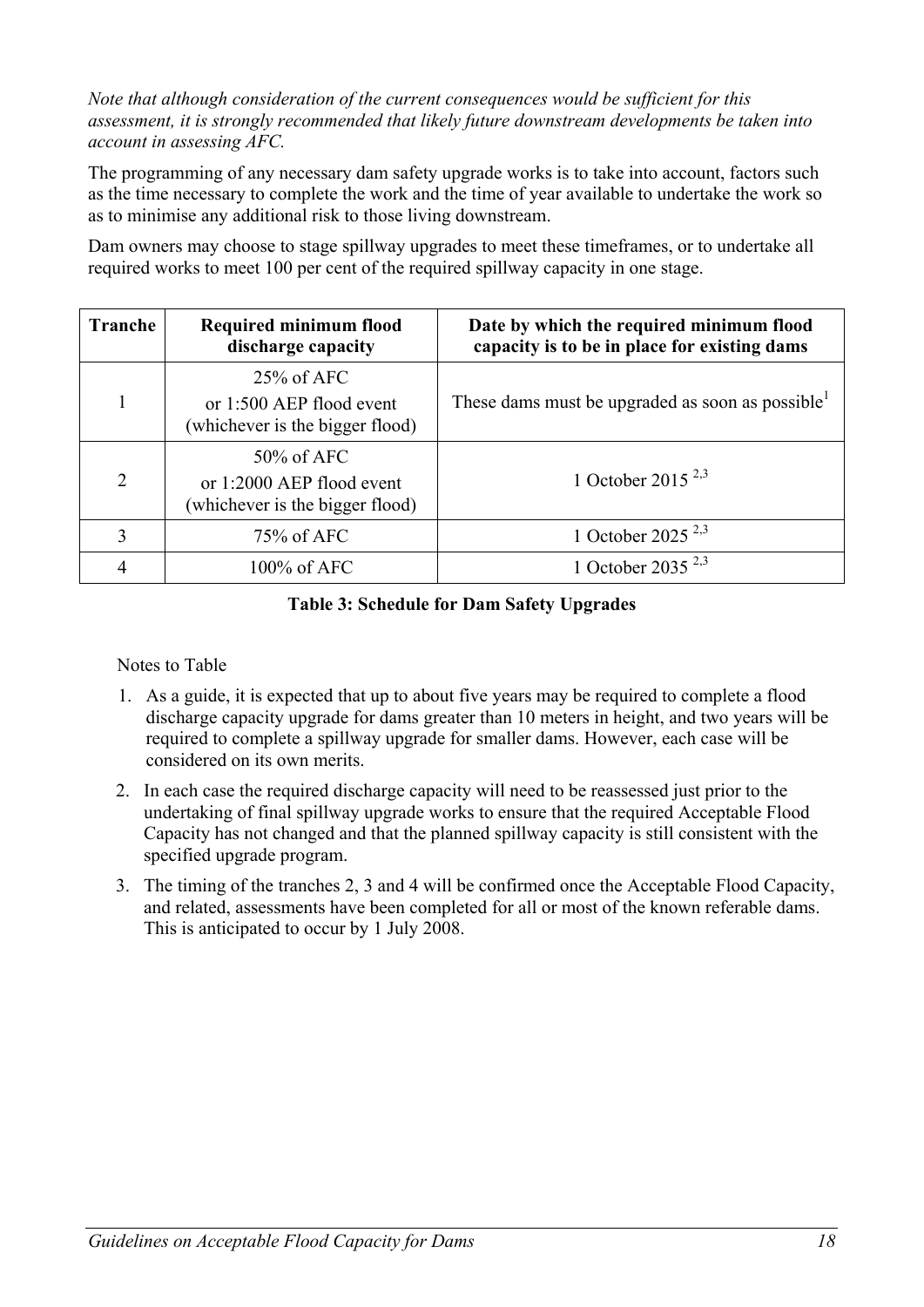## **5 Glossary**

Please note: This is a selected glossary only. Please refer to the Glossary in the various ANCOLD Guidelines for a more comprehensive definition of all terms.

**AEP - Annual Exceedance Probability** – The probability that a particular flood value will be exceeded in any one year.

**AFC - Acceptable Flood Capacity** - The overall flood discharge capacity required of a dam determined in accordance with these guidelines including freeboard as relevant, which is required to pass the critical duration storm event without causing failure of the dam.

**ALARP** – As Low As Reasonably Practicable principle, which states that risks, lower than the limit of tolerability, are tolerable only if risk reduction is impracticable or if its cost is grossly disproportionate (depending on the level of risk) to the improvement gained.

**ANCOLD** - Australian National Committee on Large Dams

**AR&R 99** – In the context of this paper it refers to 'Australian Rainfall and Runoff, A guide to Flood Estimation, Book VI, Estimation of Large to Extreme Floods', 1999.

**BoM** – Commonwealth Bureau of Meteorology

**CRCForge** – Co-operative Research Centre Focussed Rainfall Growth Estimation – A regional frequency analysis technique used to derive estimates of large to rare rainfall (see Section 3.5).

**Critical Duration Design Flood Event** – The design flood event having a duration which causes the maximum discharge from a dam for a given Annual Exceedence Probability.

**DCF - Dam Crest Flood** – the flood event which, when routed through the storage with the storage initially at Full Supply Level, results in still water in the storage, excluding wind and wave effects which:

- for an embankment dam, is the lowest point of the embankment crest,
- for a concrete dam, is the level of the non-overflow section of the dam, excluding handrails and parapets if they do not store water against them;
- for a concrete faced rockfill dam, is the lowest point of the crest structure or a point on a wave wall if it is designed to take the corresponding water load.

**Dam Break Flood** – The flood event occurring as a consequence of dam failure.

**Dam failure** is the physical collapse of all or part of a dam or the uncontrolled release of any of its contents.

**Design Life** – The useful life for which a structure is designed.

**EAP** – Emergency Action Plan (prepared and implemented in accordance with requirements of *Queensland Dam Safety Management Guidelines* (NR&M, 2002a)

**Failure Mode** – A way that failure can occur, described by a means by which element or component failures must occur to cause loss of the sub-system or system function.

**Fall-back option** – is the assessment methodology described in Section 3.2 of these guidelines.

**Fatality rate** - is the appropriate fatality rate in Graham's loss of life formula (Graham, 1999).

**FIA** - Failure Impact Assessment undertaken and certified in accordance with the requirements of the Water Act 2000 and NR&M's *Guidelines for Failure Impact Assessment of Water Dams* (NR&M 2002b).

**Flood Discharge Capacity** – The capacity to discharge floods (in  $m^3$ /sec)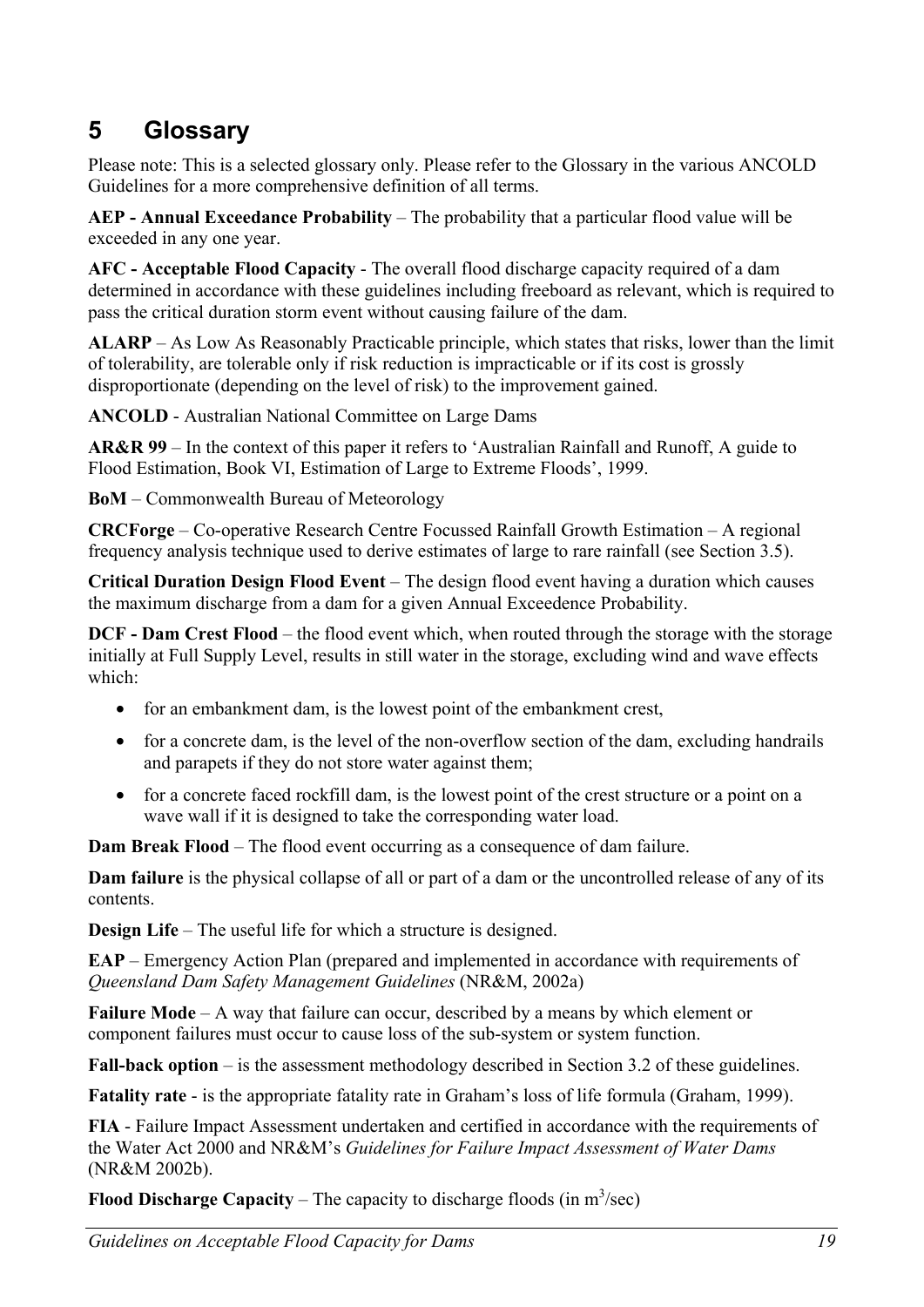**Freeboard** – The vertical distance between a stated water level and the top of the non-overflow section of a dam. The part of the freeboard that relates to the flood surcharge is sometimes referred to as the "wet freeboard", and that above the flood surcharge, due to wind and other effects, is sometimes referred to as the "dry freeboard".

**FSL – Full Supply Level** – The level of the water surface when the water storage is at maximum operating level, when not affected by flood.

**Fuse plugs (and fuse gates)** – Discharge elements designed to fail in a controlled fashion once a design event has been triggered (see Section 3.1).

**Graham's Method** – A method for estimating the loss of life due to dam failure (refer to Section 3.4)

**Height (of dam)** – means the measurement of the difference in level between the natural bed of the watercourse at the downstream toe of the dam or, if the dam is not across a watercourse, between the lowest elevation of the outside limit of the dam and the top of the dam.

**Hydrograph** - A graphical representation of a time-discharge curve of the unsteady flow of water.

**Hazard Category** – The potential incremental losses and damages directly attributable to the failure of the dam.

**Incremental PAR** – refer to PAR.

**Limits of Tolerability** – A risk that society can tolerate so as to secure certain net benefits (refer to Section 3.4)

**LOL** - Loss of Life - means the estimated loss of life in the event of a dam failure.

**NRW** – The Queensland Department of Natural Resources & Water (previously known as the Department of Natural Resources & Mines or NR&M or the Department of Natural Resources, Mines and Water or NRMW.

**Outlet Works** – A combination of structures and equipment required for the safe operation and control of water released from a reservoir to serve various purposes, e.g. regulate stream flow and quality; provide irrigation, municipal, and/or industrial water.

**PAR - Population at Risk** – means the number of persons, calculated under the guidelines referred to in s.482 (I) (b) [of the Water Act 2000], whose safety will be at risk if the dam, or the proposed dam after its construction, fails. Unless otherwise indicated, PAR is the 'incremental PAR' due to the failure event i.e. the difference in the PAR for the same event with dam failure relative to the event without dam failure. When 'Total PAR' is referred to, this is the total PAR inundated both due to the natural flood event and the natural flood levels aggravated by the failure event.

**PMP Design Flood** – The flood resulting from the PMP using AEP neutral assumptions of catchment conditions.

**PMF - Probable Maximum Flood** – The flood resulting from PMP, and where applicable snow melt, coupled with the worst flood-producing catchment conditions that can be realistically expected in the prevailing meteorological conditions.

**PMP - Probable Maximum Precipitation** – The theoretical greatest depth of precipitation for a given duration that is physically possible over a particular catchment area, based on generalised methods.

**Probability of Occurrence** – The probability that the risk (event) will occur.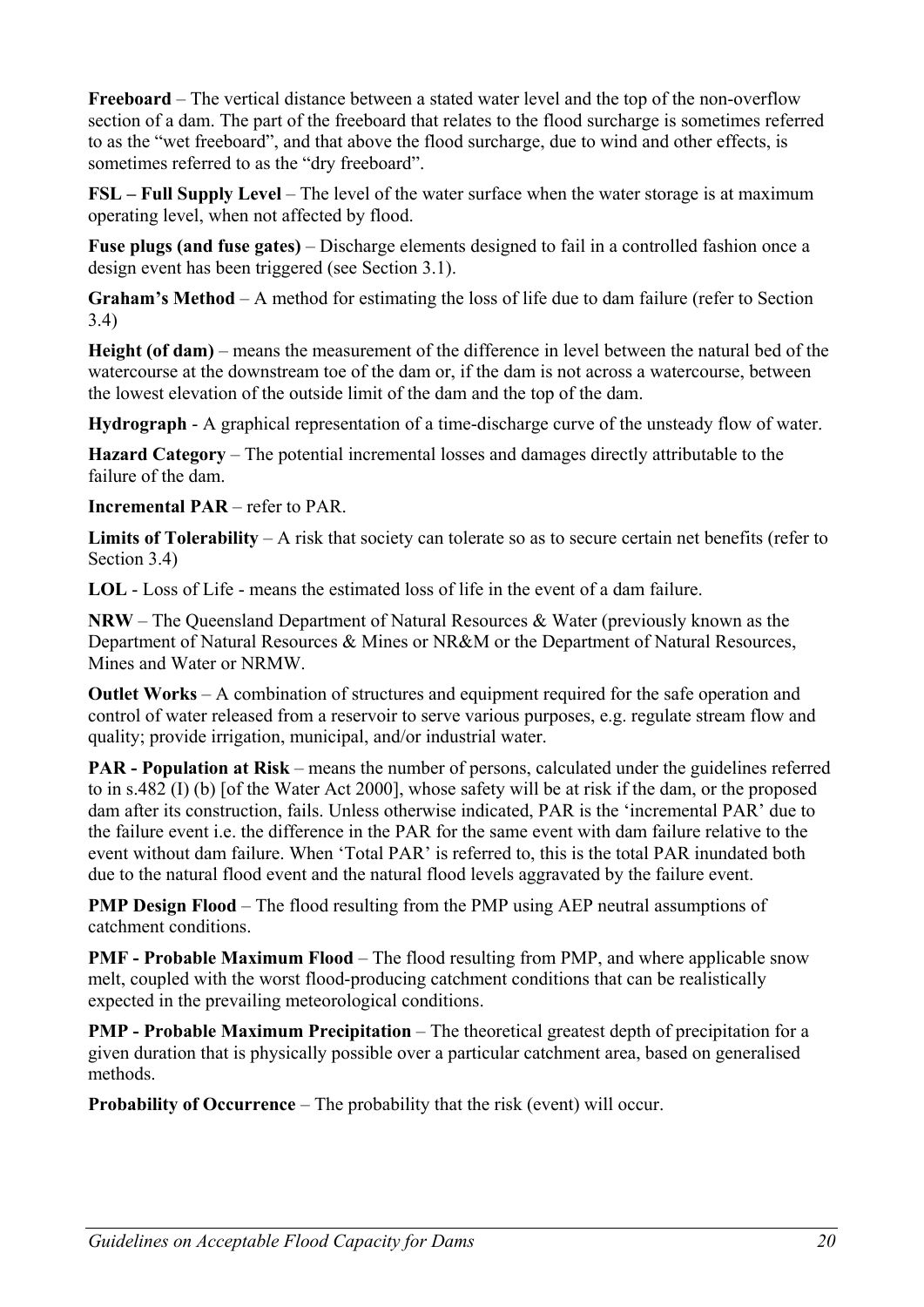**Referable Dam** – A dam, or a proposed dam for which:

- (a) a failure impact assessment is required to be carried out [under the Water Act 2000]; and
- (b) the assessment states the dam has, or the proposed dam after its construction will have, a category 1 or category 2 failure impact rating; and
- (c) the chief executive has, under section 487 [of the Water Act 2000], accepted the assessment.

The following are not referable dams:

- (a) a dam containing, or a proposed dam that after its construction will contain, hazardous waste.
- (b) a weir, unless the weir has a variable flow control structure on the crest of the weir.

The following are not dams and cannot therefore be referable dams:

- (a) a rainwater tank;
- (b) a water tank constructed of steel or concrete or a combination of steel and concrete;
- (c) a water tank constructed of fibreglass, plastic or similar material.

**Ring tank** – A dam that has a catchment area that is less than 3 times its maximum surface area at full supply level.

**Risk Assessment Procedure** – is the assessment methodology described in Section 3.4 of these guidelines.

**Risk Profile** - The aggregated relationship between the consequences resulting from a range of adverse events and their probability of occurrence (see Section 3.4).

**RPEQ** – A Registered Professional Engineer of Queensland as defined under the Queensland Professional Engineers Act 2002.

**Small Dams Standard** – is the assessment methodology described in Section 3.2 of these guidelines.

**Societal Discount Rate** – The discount rate used in determining the net present value (refer to Appendix B)

**Societal Risk** – The risk of widespread or large scale detriment and multiple loss of life from the realisation of a defined hazard. Refer also to the definition in ANCOLD *Guidelines on Risk Assessment* (ANCOLD, 2003)

**Spillway** – A weir, channel, conduit, tunnel, gate or other structure, designed to permit discharges from the reservoir when pondage levels rise above FSL; can include secondary, auxiliary, emergency spillways or fuse plugs.

**Spillway Design Flood** – The flood event which can be routed through the dam (with appropriate allowance for freeboard due to wind and wave effects) without any damage to individual sections of the dam.

**Sunny Day Failure** - means a dam failure which is not significantly affected by a natural flood occurring at the same time.

**VOSL** - Value of Statistical Life

**Weir** - A barrier constructed across a watercourse below the banks of the watercourse that hinders or obstructs the flow of water in the watercourse.